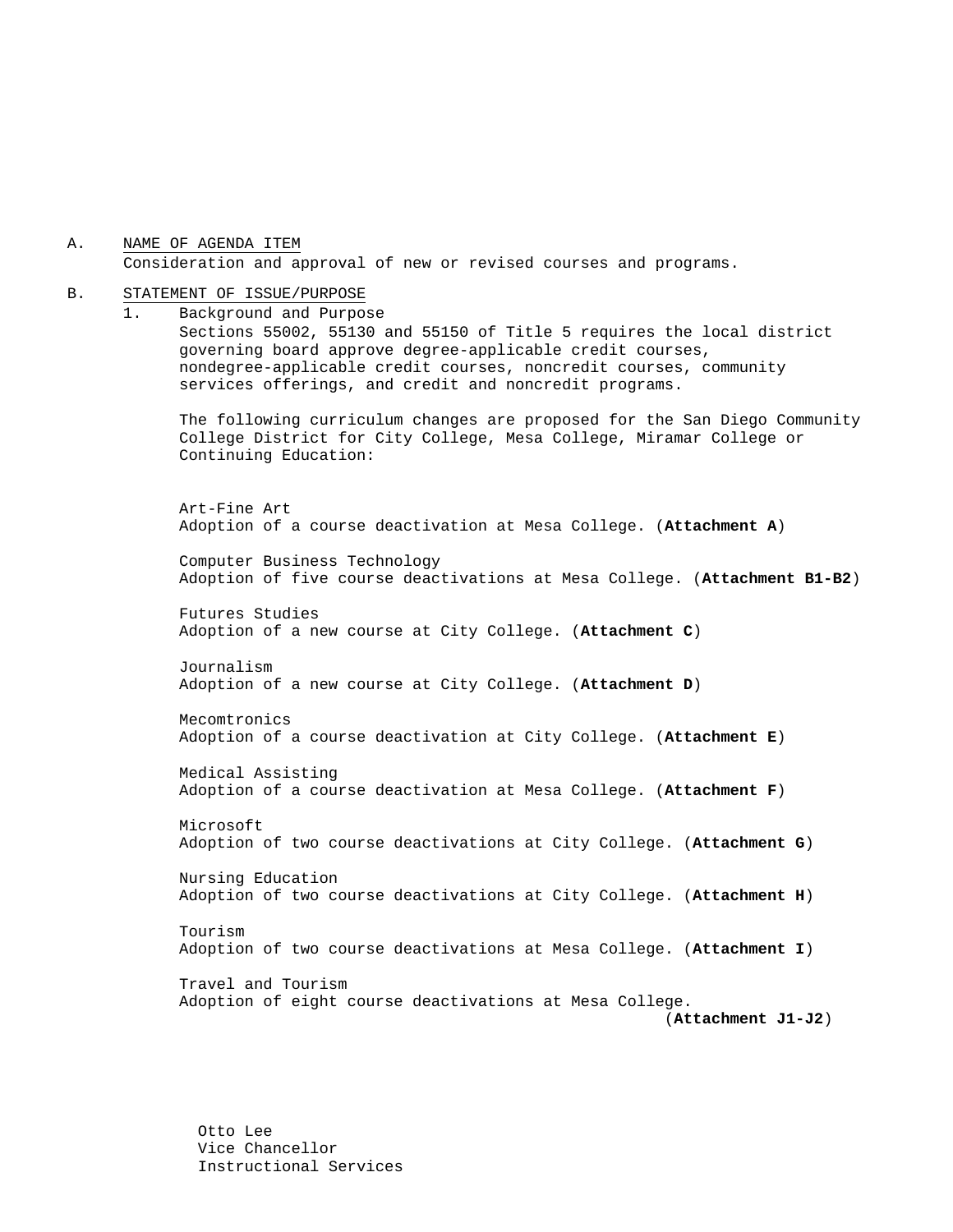Air Conditioning, Refrigeration, and Environmental Control Technology Adoption of a program revision at City College. (**Attachment K1-K2**) Automotive Technology Adoption of a program revision at Miramar College. (**Attachment L**) Aviation Maintenance Technology Adoption of a new program at Miramar College. (**Attachment M**) Biology Adoption of a program reactivation at City College. (**Attachment N**) Computer Information Systems Adoption of a new program at City College. (**Attachment O**) Legal Assistant (Paralegal) Adoption of a program deactivation at City College. (**Attachment P**) Liberal Arts and Sciences Adoption of a program revision at City College. (**Attachment Q1-Q7**) Peace Studies

Adoption of a new program at City College. (**Attachment R**)

#### 2. Cost and Funding

There is no additional cost to the District

#### C. PROPOSAL

The Board of Trustees hereby grants authority to take the action outlined in Part A.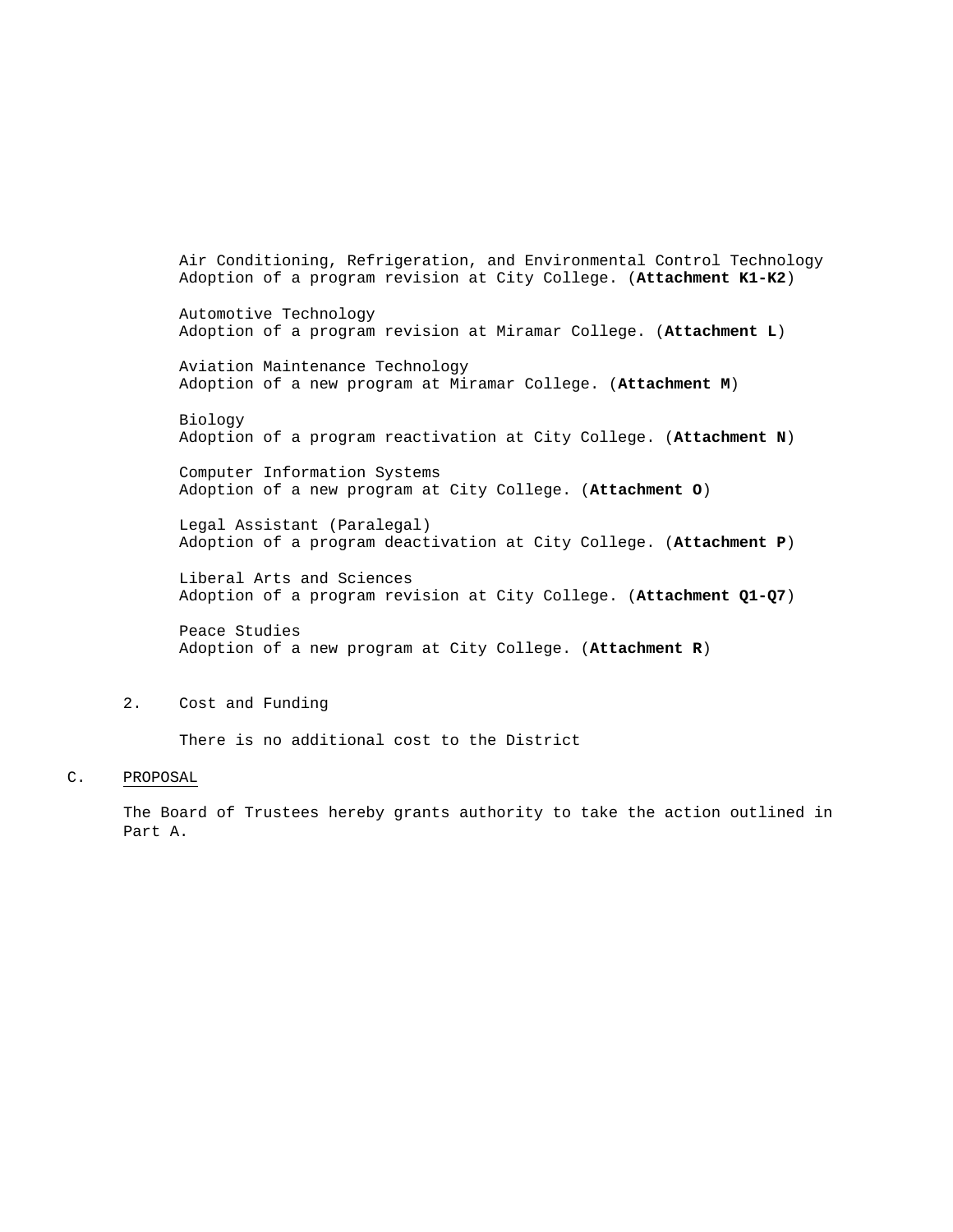Adoption of a course deactivation at Mesa College.

Proposed course deactivation at Mesa College:

## **177C Contemporary Wood Furniture III 24 - 27 hours lecture, 72 - 81 hours lab, 3 units Letter Grade or Credit/No Credit Option**

*Prerequisite:* Art-Fine Art 177B with a grade of "C" or better, or equivalent. This course is a continuation of Fine Art 177B and is designed for students who are preparing for the major in art, in particular those who are focusing on three-dimensional work and design. The course provides advanced study of the design and construction of the contemporary wood chair. Basic ergonomics and engineering in relation to the chair and seating are taught. Advanced methods of joining wood, forming wood, and alternative methods of assembly are also addressed. (FT) Associate Degree Credit & transfer to CSU and/or private colleges and universities.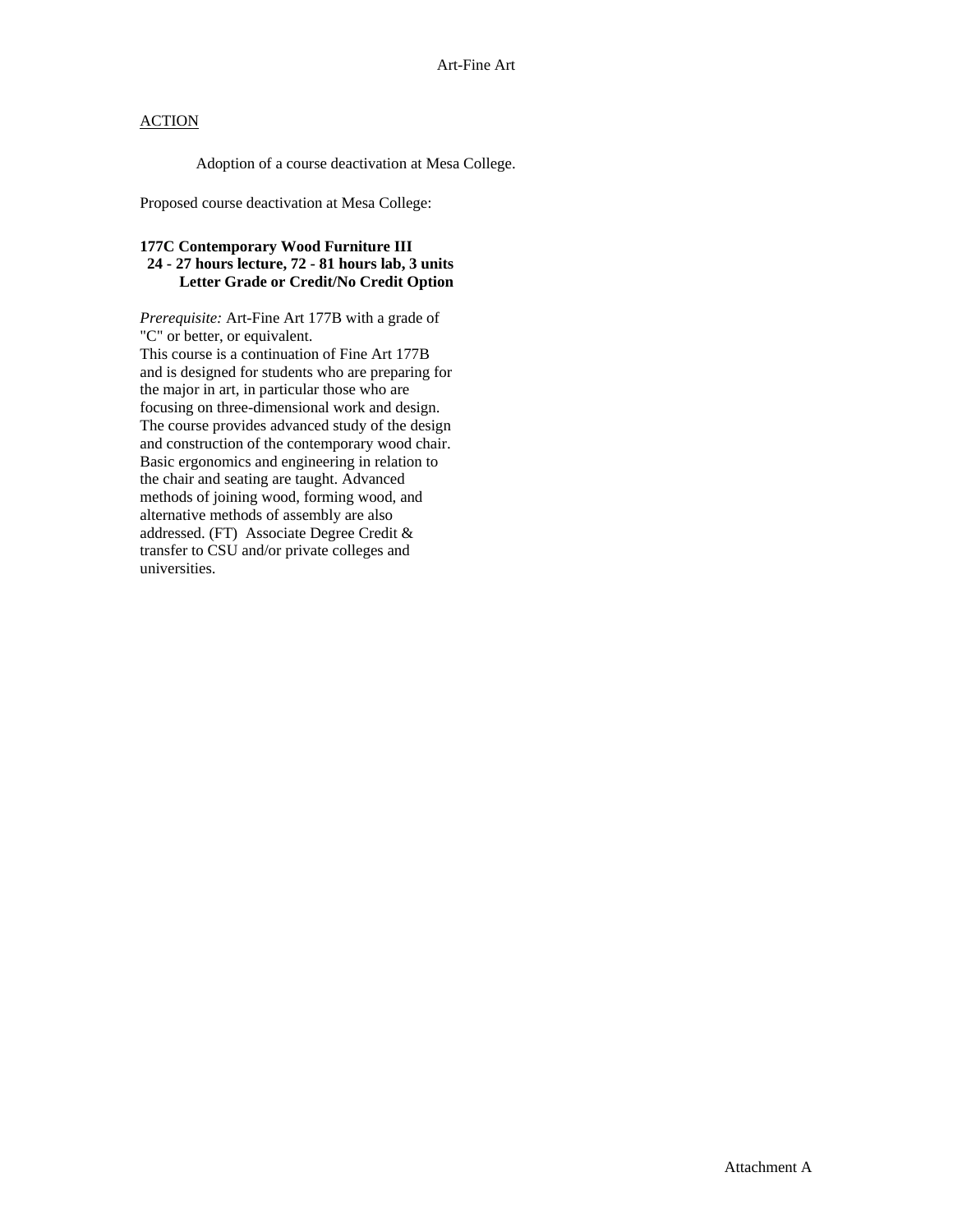Adoption of five course deactivations at Mesa College.

Proposed course deactivations at Mesa College:

#### **198B Project Lab II**

# **24 - 27 hours lab, 0.5 unit Credit/No Credit Only**

*Advisory:* English 51 and English 56, each with a grade of "C" or better, or equivalent, or Assessment Skill Levels W5 and R5. This course is an optional continuation of Computer Business Technology 198A. Students in this course design and complete hands-on individualized projects applicable to Computer Business Technology courses to upgrade their software skills. (FT) Associate Degree Credit & transfer to CSU and/or private colleges and universities.

#### **230 Medical Transcription 32 - 36 hours lecture, 48 - 54 hours lab, 3 units Grade Only**

*Advisory:* English 51 and English 56, each with a grade of "C" or better, or equivalent, or Assessment Skill Levels W5 and R5. Computer Business Technology 130 and Medical Assisting 110, each with a grade of "C" or better, or equivalent.

*Limitation on Enrollment:* This course is not open to students with previous credit for Office Information Systems 162.

This course is designed for students who are interested in learning beginning-level medical transcription. Students in this course transcribe medical office and hospital dictation using transcribing machines. This course or sections of this course may be offered through distance education. (FT) Associate Degree Credit & transfer to CSU and/or private colleges and universities.

#### **231 Advanced Medical Transcription 32 - 36 hours lecture, 48 - 54 hours lab, 3 units Grade Only**

*Advisory:* English 51 and English 56, each with a grade of "C" or better, or equivalent, or Assessment Skill Levels W5 and R5. Computer Business Technology 230 and Medical Assisting 110, each with a grade of "C" or better, or equivalent.

*Limitation on Enrollment:* This course is not open to students with previous credit for Office Information Systems 163.

This course is designed for students who have a beginning level skill in medical transcription and are interested in learning advanced level medical transcription. Students in this course transcribe medical office and hospital dictation using transcribing machines. This course or sections of this course may be offered through distance education. (FT) Associate Degree Credit & transfer to CSU and/or private colleges and universities.

#### **237 Medical Office Procedures 48 - 54 hours lecture, 3 units Grade Only**

*Advisory:* English 51 and English 56, each with a grade of "C" or better, or equivalent, or Assessment Skill Levels W5 and R5. *Limitation on Enrollment:* This course is not open to students with previous credit for Office Information Systems 174. This course is designed to prepare students to work in physicians' offices, clinics, hospitals, and other medical areas. The course covers administrative and clerical functions of a medical office assistant including patient reception, scheduling appointments, telephone procedures, medical records management, written communications, patient records, financial records, office management, professional activities, personal conduct, medical ethics and law. This course or sections of this course may be offered through distance education. (FT) Associate Degree Credit & transfer to CSU and/or private colleges and universities.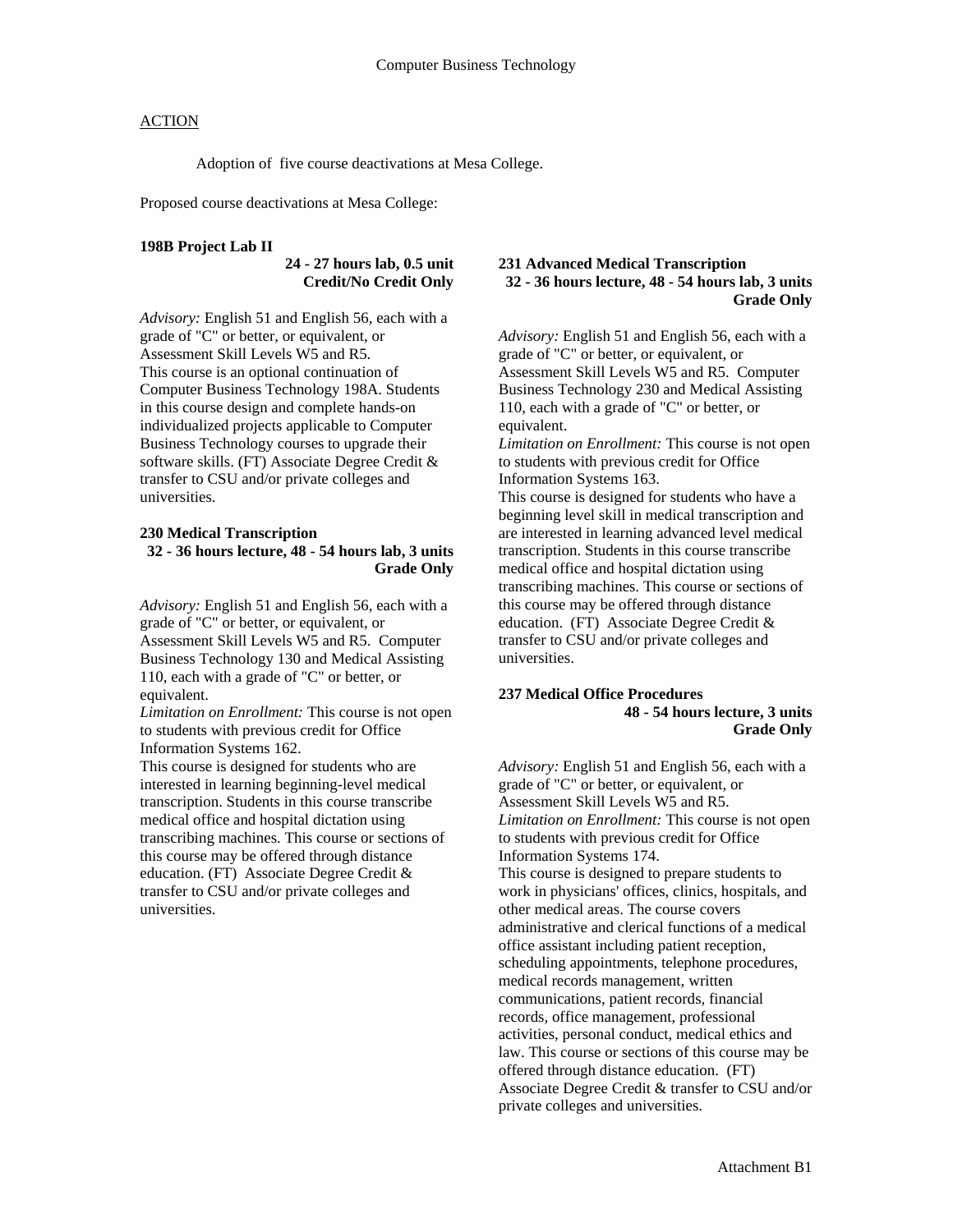#### **238 Health Insurance Procedures 48 - 54 hours lecture, 3 units Grade Only**

*Advisory:* English 51 and English 56, each with a grade of "C" or better, or equivalent, or Assessment Skill Levels W5 and R5. Medical Assisting 110 with a grade of "C" or better, or equivalent.

*Limitation on Enrollment:* This course is not open to students with previous credit for Office Information Systems 178.

This course is designed to prepare students to work with insurance forms in medical offices, clinics, hospitals, and other medical areas. This course is a survey of health insurance plans with emphasis on completion of benefit and claim forms, proper procedural coding, and diagnostic coding using current editions of Physicians Current Procedural Terminology and International Classification of Diseases. This course or sections of this course may be offered through distance education. (FT) Associate Degree Credit & transfer to CSU and/or private colleges and universities.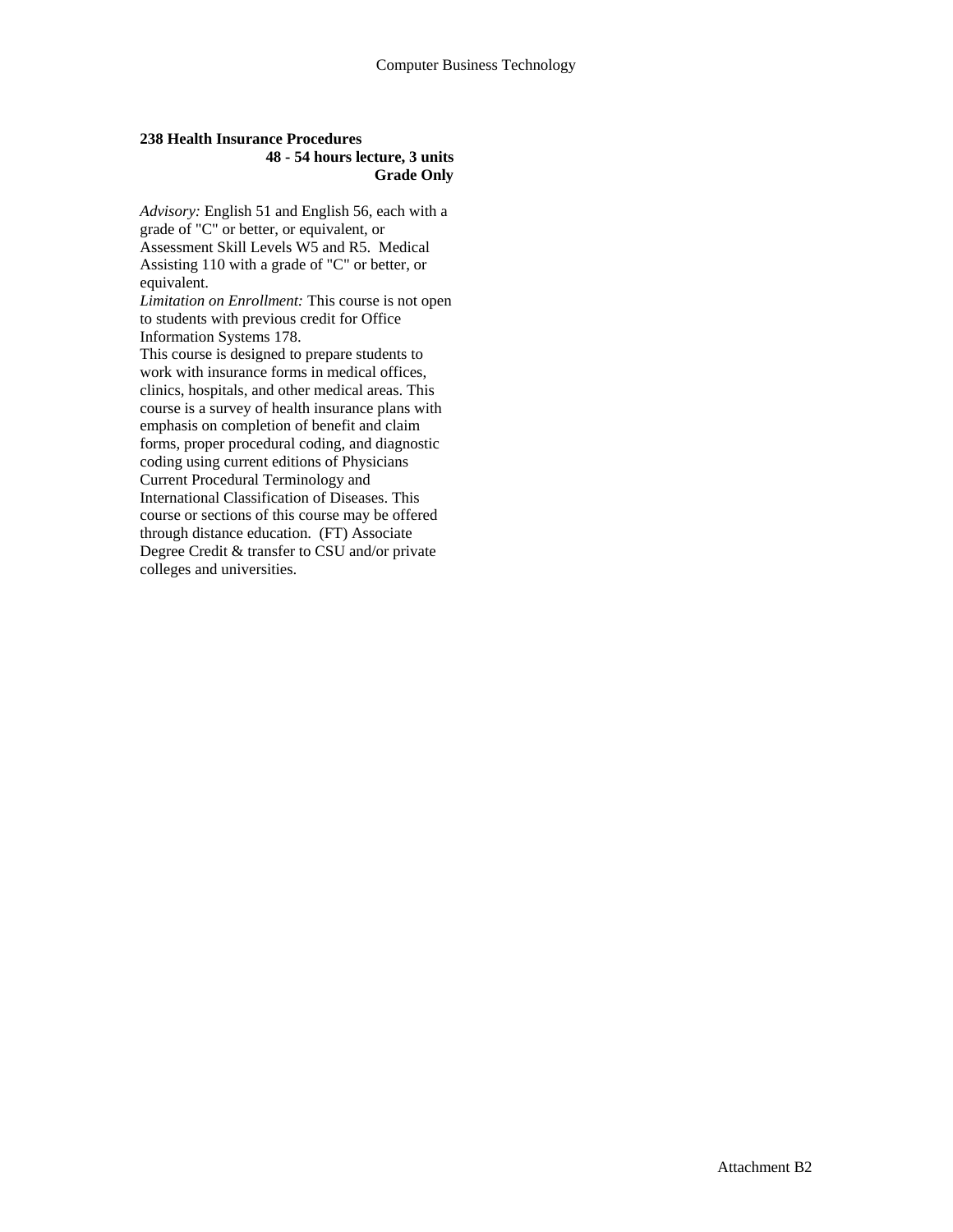Adoption of a new course at City College.

Proposed course at City College:

## **101 Introduction to Futures Studies 48 - 54 hours lecture, 3 units Grade Only**

*Advisory:* English 101 with a grade of "C" or better, or equivalent, or Assessment Skill Levels R6 and W6.

This course is an overview of the field of Futures Studies. Emphasis is placed on identifying and analyzing trends which impact the world on an anthropological, political, technological, sociological, and environmental level. Topics include strategies and planning for successful participation in society. In addition, students explore ways to create a more just, sustainable and equitable world for future generations. This course is designed for all students interested in exploring possible, probable and preferable futures. (FT) Associate Degree Credit & transfer to CSU and/or private colleges and universities. CSU General Education. IGETC. UC Transfer Course List.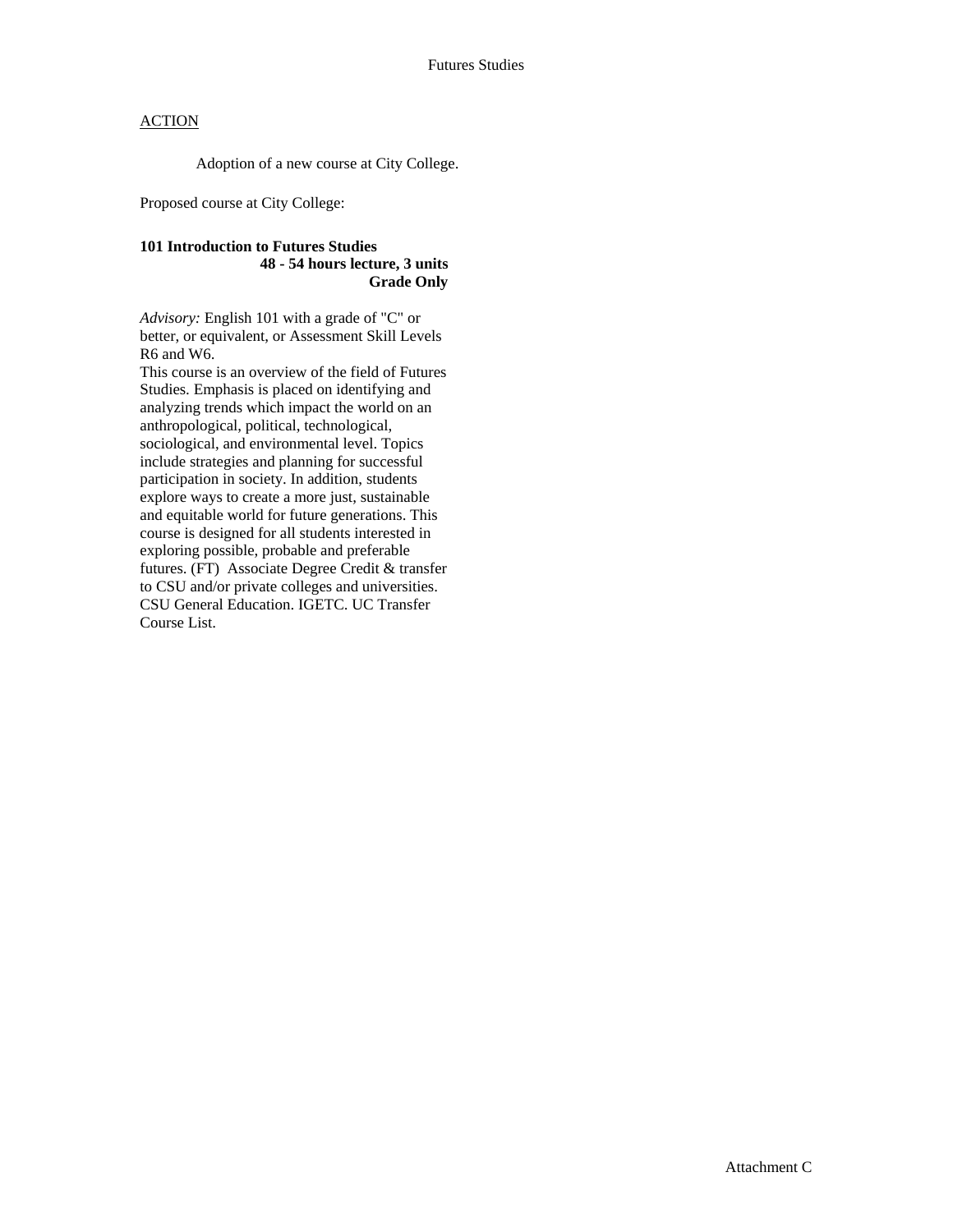Adoption of a new course at City College.

Proposed course at City College:

#### **206 Online Journalism**

## **32 - 36 hours lecture, 48 - 54 hours lab, 3 units Letter Grade or Credit/No Credit Option**

*Advisory:* English 101 or English 105, with a grade of "C" or better, or equivalent, or Assessment Skill Levels W6 and R6. Computer Business Technology 161 with a grade of "C" or better, or equivalent. *Advisory: Completion of or concurrent* 

*enrollment in:* Radio and Television 151 or 157, with a grade of "C" or better, or equivalent. This course provides a basic examination of current online news trends and multimedia reporting techniques. The course covers skills necessary to produce basic multimedia reports, audio slide shows, and blogs. The course also provides instruction in ethical, legal and social issues affecting online journalists, as well as an exploration of online audiences. The course is intended for journalism majors or those seeking career development. (FT) Associate Degree Credit & transfer to CSU and/or private colleges and universities.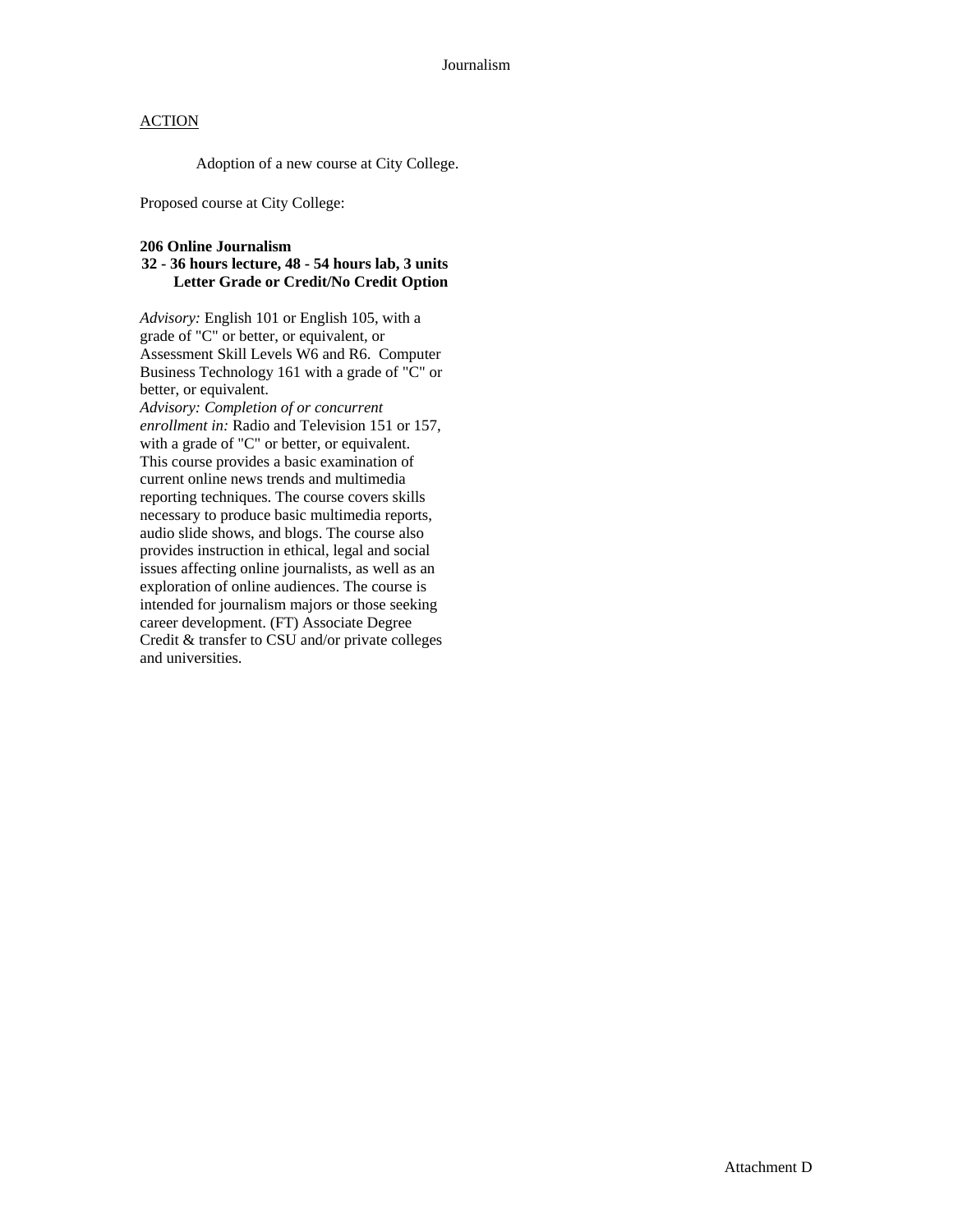Adoption of a course deactivation at City College.

Proposed course deactivation at City College:

#### **206 Microcontrollers**

## **32 - 36 hours lecture, 48 - 54 hours lab, 3 units Grade Only**

*Prerequisite:* Mecomtronics 103A with a grade of "C" or better, or equivalent. *Advisory:* Mathematics 107 and 107L, each with a grade of "C" or better, or equivalent. This course focuses on the fundamentals of both the hardware and software aspects of the microcontroller. Typical devices that are connected to the microcontroller are: switches, light emitting diodes, seven segment displays, stepper motors and a matrix keypad. An engineering evaluation board is used as the development system for the controller. Structured programming, using flow charts, is emphasized. Code is written in assembly language, compiled and then downloaded to the controller. This course is intended for students majoring in Engineering Technology. (FT) Associate Degree Credit & transfer to CSU and/or private colleges and universities.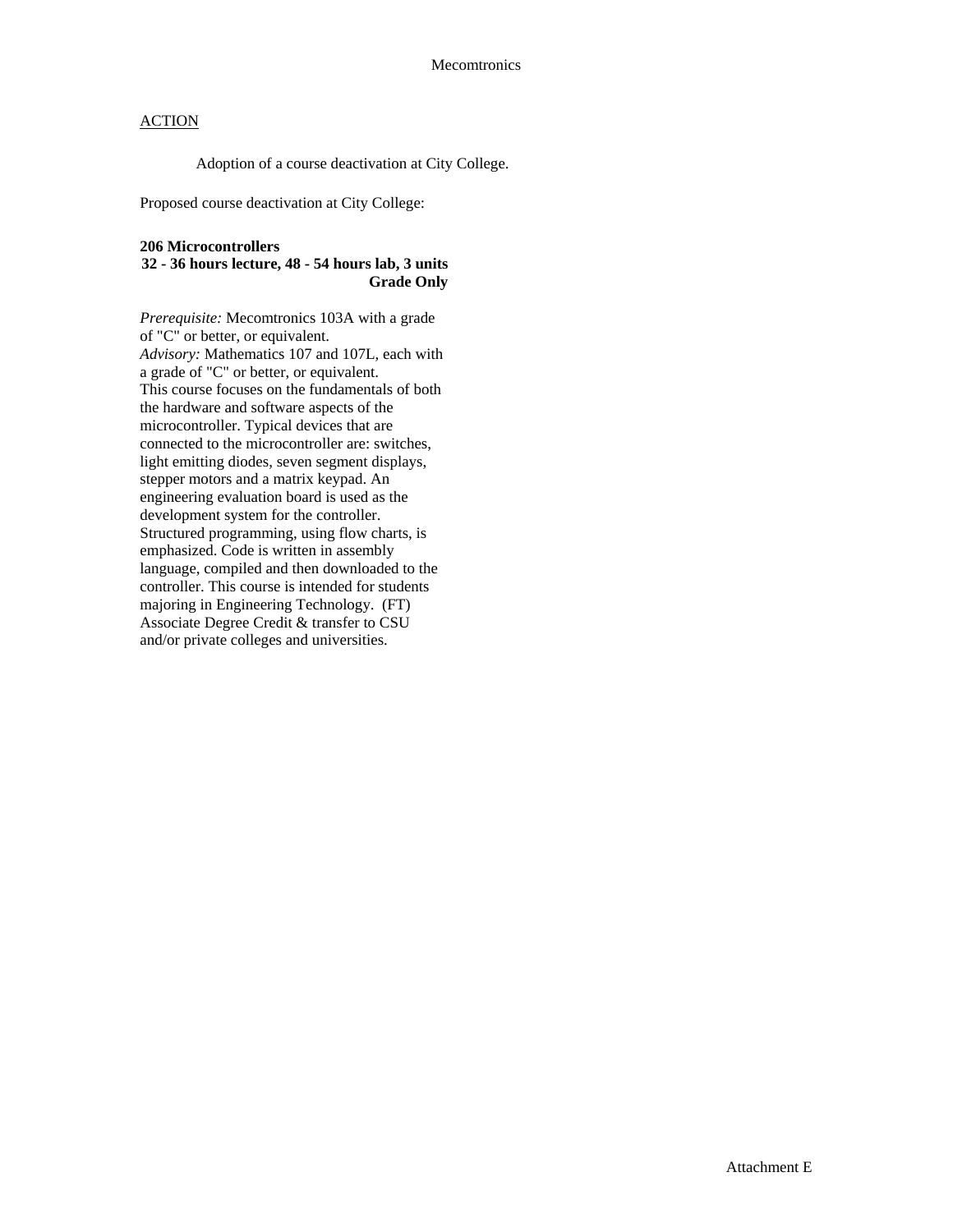Adoption of a course deactivation at Mesa College.

Proposed course deactivation at Mesa College:

## **120 Basic Clinical Assisting**

#### **32 - 36 hours lecture, 48 - 54 hours lab, 3 units Grade Only**

*Prerequisite:* Medical Assisting 105 with a grade of "C" or better, or equivalent. The medical assistant, as part of the medical team, professional and patient relationships and communication, examining room techniques and non-sterile treatments with emphasis on patient preparation and use of clinical records and routine medical office management. (FT) Associate Degree Credit & transfer to CSU and/or private colleges and universities.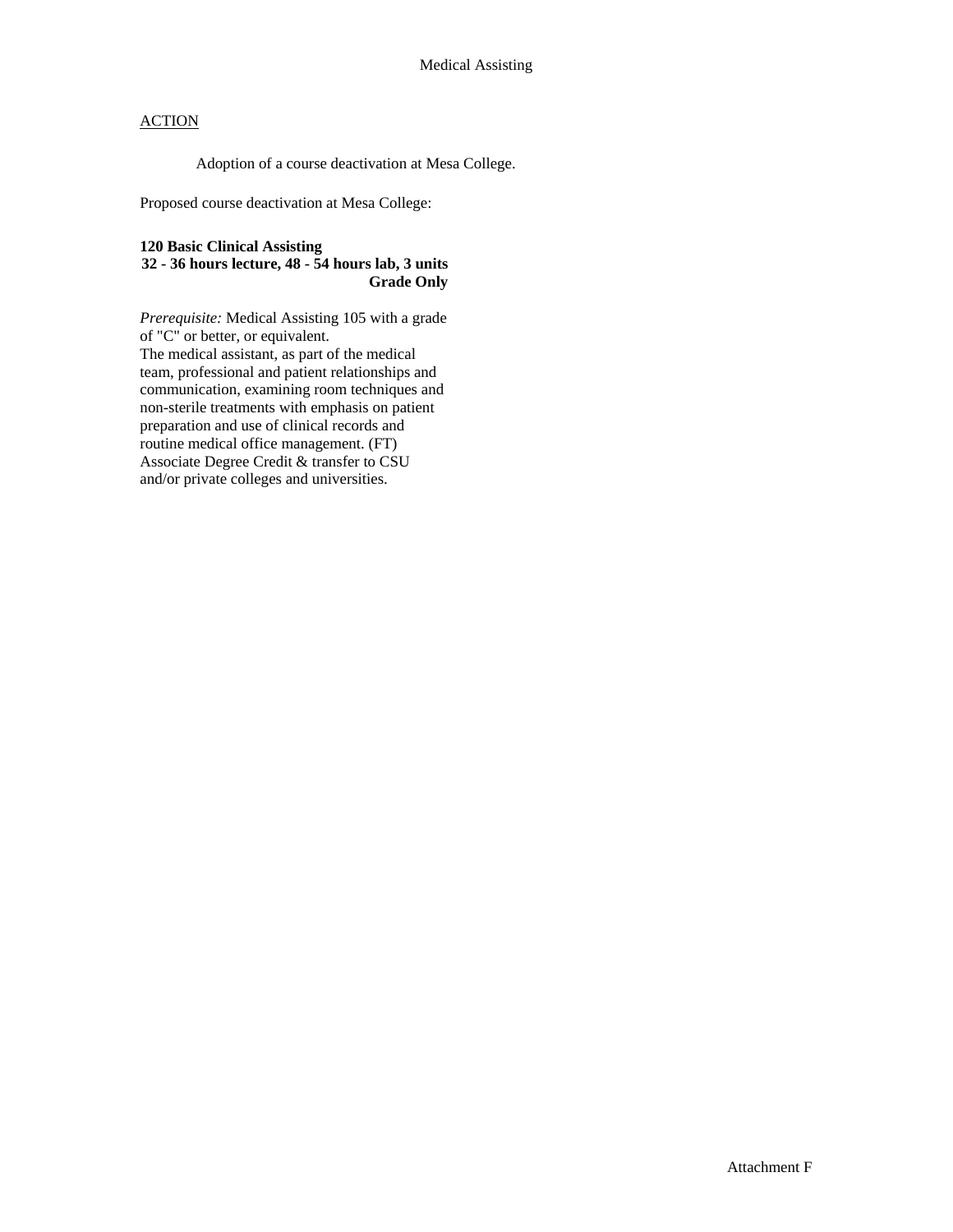Adoption of a two course deactivations at City College.

Proposed course deactivations at City College:

#### **051 Installing, Configuring, and Administering Windows 2000 Professional 1.5 hours lecture, 3 hours lab, 2.5 units Grade Only**

*Advisory:* Computer Business Technology 113 with a grade of "C" or better, or equivalent. This course provides students with the knowledge and skills necessary to implement, administer, and troubleshoot Windows 2000 Professional as a desktop operating system in any network environment. This course follows the Microsoft Official Curriculum and is intended to prepare students to take the Microsoft MCSE Certification Exam 70-210. (FT) Associate Degree Credit only and not Transferable.

## **052 Installing, Configuring, and Administering MSFT Windows 2000 Server 1.5 hours lecture, 3 hours lab, 2.5 units Grade Only**

*Prerequisite:* Microsoft 51 with a grade of "C" or better, or equivalent.

This course offers the opportunity to gain the knowledge and skills necessary to implement, administer, and troubleshoot Microsoft Windows 2000 Server as a member server of a domain in an active directory environment. This course follows the Microsoft Official Curriculum and is intended to prepare students to take the Microsoft MCSE exam 70-215. (FT) Associate Degree Credit only and not Transferable.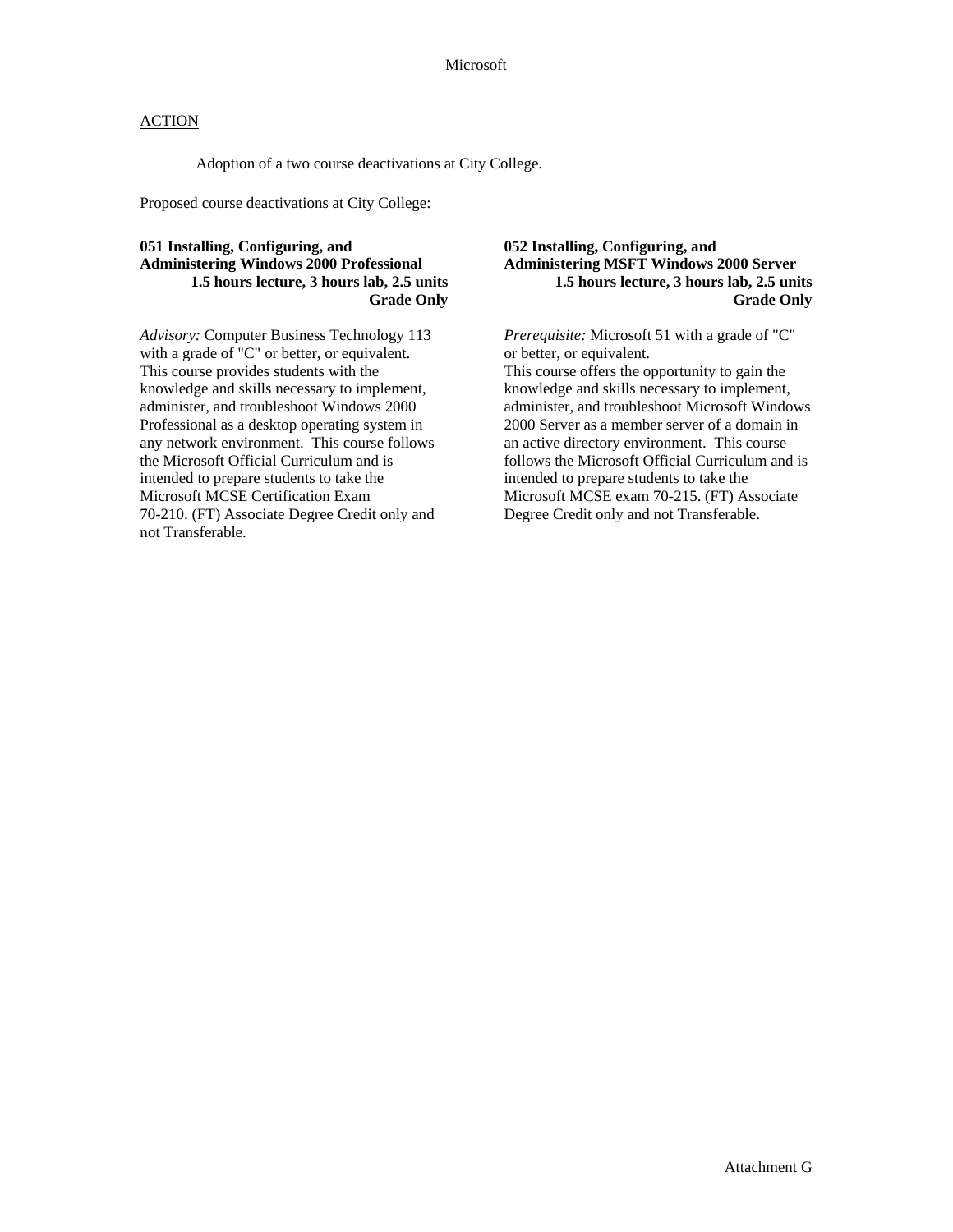Adoption of a two course deactivations at City College.

Proposed course deactivations at City College:

## **130A End of Life Care - Caring Connections 8 - 9 hours lecture, 0.5 unit Credit/No Credit Only**

This course focuses on caring behaviors at the end of life that facilitate communication, development of a common understanding and a plan consistent with the patient's and family's values, attitudes, and goals. Common reactions to a terminal diagnosis and barriers to a common understanding are further identified. Interventions seek to alleviate suffering, and facilitate control and effective coping. (FT) Associate Degree Credit & transfer to CSU and/or private colleges and universities.

#### **130B End of Life Care - Comfort 8 - 9 hours lecture, 0.5 unit Credit/No Credit Only**

This course focuses on providing comfort at end of life. It includes the physiology of pain, pain assessment, and pain management. (FT) Associate Degree Credit & transfer to CSU and/or private colleges and universities.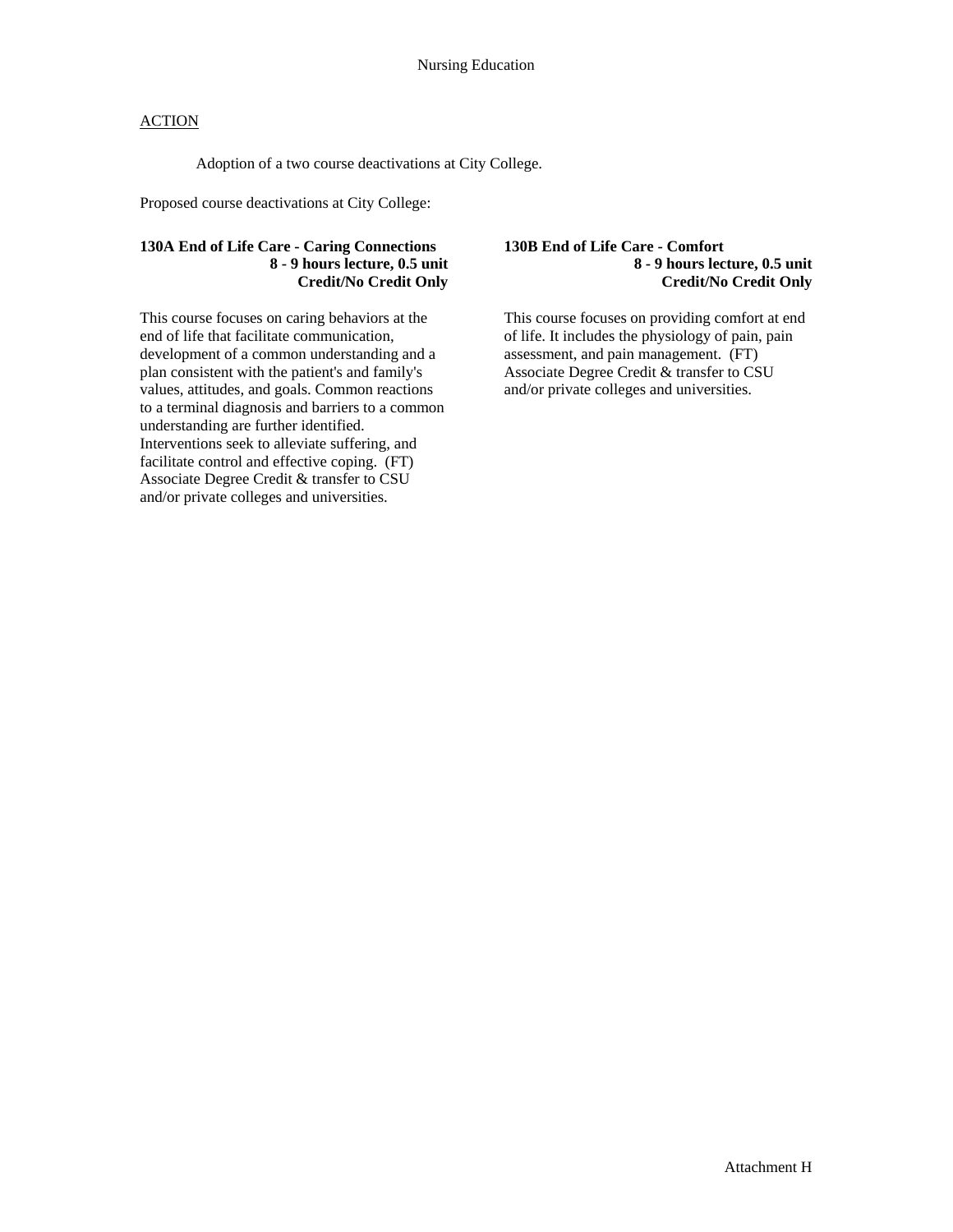Adoption of a two course deactivations at Mesa College.

Proposed course deactivations at Mesa College:

#### **110 Event Destination Management 32 - 36 hours lecture, 2 units Grade Only**

*Advisory: Completion of or concurrent enrollment in:* Hospitality 101 with a grade of "C" or better, or equivalent. *Limitation on Enrollment:* This course is not open to students with previous credit for Travel

and Tourism 130. This is an overview course focusing on the processes necessary to develop and promote activities that focus on attractions, hotels, restaurants and convention facilities that are available to the visitor utilizing San Diego as a model city. The course provides information relating to the scope of this sector of employment in the tourism industry and on destination management companies. It also outlines the benefits to the community as a result of these activities. The students are acquainted with community service organizations and governmental agencies that are designed to aid the visitor, and destination management companies designed to aid the meeting and event planner. The course is for those with an interest in tourism and in organizing and coordinating meetings, conventions, events and tours. (FT) Associate Degree Credit & transfer to CSU and/or private colleges and universities.

#### **115 Tours: Guiding and Techniques 48 - 54 hours lecture, 3 units Grade Only**

*Prerequisite:* Hospitality 101 with a grade of "C" or better, or equivalent.

*Advisory:* English 51 with a grade of "C" or better, or equivalent, or Assessment Skill Level W5.

*Advisory: Completion of or concurrent enrollment in:* Hospitality 105 with a grade of "C" or better, or equivalent.

*Limitation on Enrollment:* This course is not open to students with previous credit for Travel and Tourism 145.

This course provides instruction in the various aspects of tour development, tour operations and tour guiding. Students examine the infrastructure of the organized tour industry and explore the career opportunities available to them. Essential skills for delivery of an exceptional tour experience are highlighted, with practical information related to interpretation guiding techniques, tour logistics and mechanics. This course is designed for students interested in a career in hospitality and tourism or those interested in the area. (FT) Associate Degree Credit & transfer to CSU and/or private colleges and universities.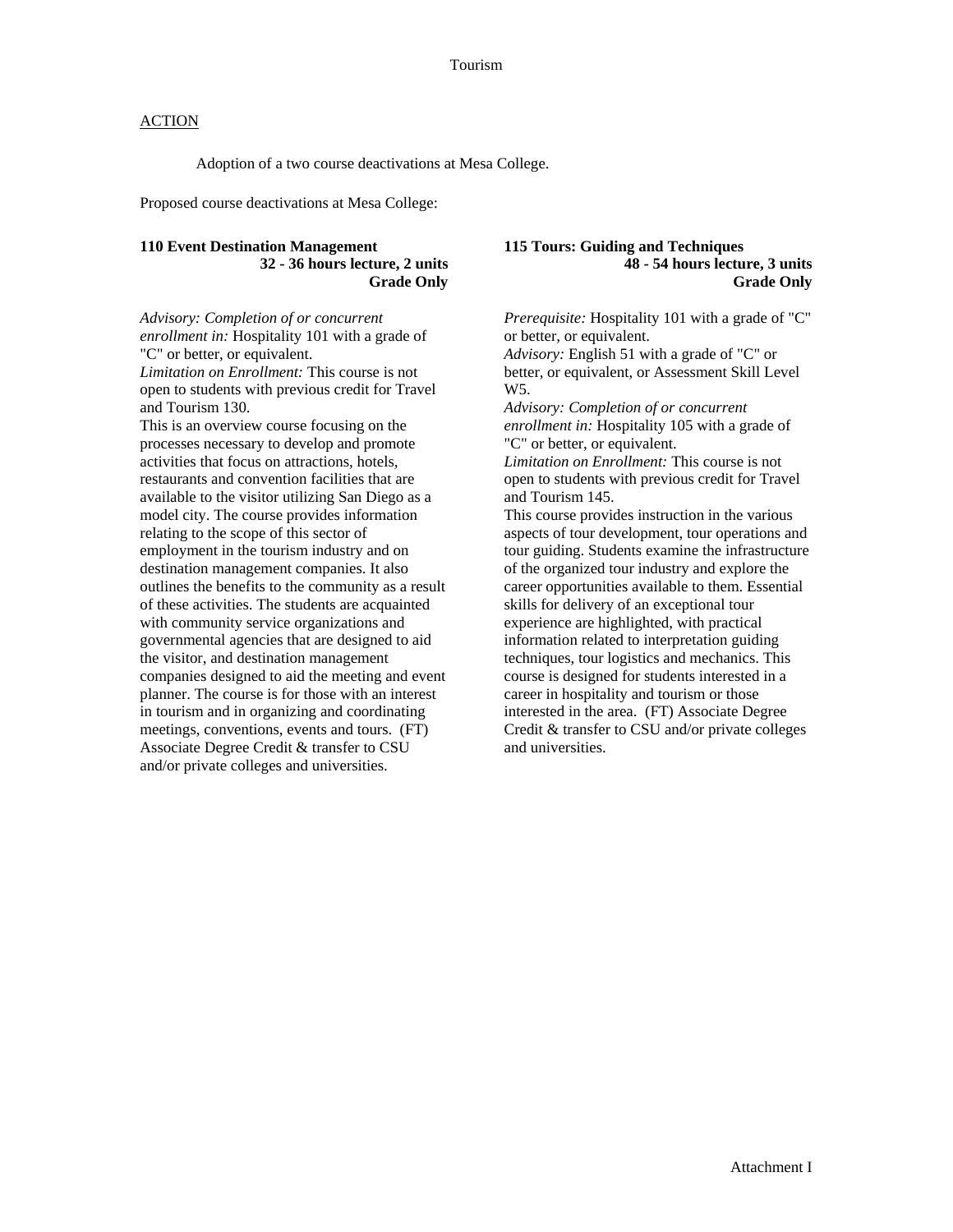Adoption of eight course deactivations at Mesa College.

Proposed course deactivations at Mesa College:

## **105 Introduction to Travel Services 48 - 54 hours lecture, 3 units Grade Only**

*Advisory:* English 51 and English 56 and Mathematics 32, each with a grade of "C" or better, or equivalent, or Assessment Skill Levels W5, R5 and M20.

This course is an introduction to the various fields that make up the travel, tourism, and hospitality industry. A study of creation, marketing and distribution of the many travel products is undertaken. The importance of service to the customer is stressed in each of the fields studied. Students examine the infrastructure of the industry as well as the many career opportunities it presents. (FT) Associate Degree Credit & transfer to CSU and/or private colleges and universities.

#### **110 Domestic and International Ticketing 48 - 54 hours lecture, 3 units Grade Only**

*Advisory:* English 51 and English 56 and Mathematics 32, each with a grade of "C" or better, or equivalent, or Assessment Skill Levels W5, R5 and M20. Travel and Tourism 105 with a grade of "C" or better, or equivalent. This course provides instruction in the basic procedures of domestic and international airline ticketing. Students complete other necessary transactions such as refunds and exchanges on tickets. The primary goal for the class will be for students to build, fare, and ticket a standard airline reservation. (FT) Associate Degree Credit & transfer to CSU and/or private colleges and universities.

#### **111 Travel to Asia and the Pacific 48 - 54 hours lecture, 3 units Grade Only**

*Advisory:* English 51 and English 56, each with a grade of "C" or better, or equivalent, or Assessment Skill Levels W5 and R5. This course is an in-depth study of the countries, major cities, points of interest, characteristics, and customs of people throughout Asia and the Pacific. (FT) Associate Degree Credit & transfer to CSU and/or private colleges and universities.

#### **113 Travel to Europe and Africa 48 - 54 hours lecture, 3 units Grade Only**

*Advisory:* English 51 and English 56, each with a grade of "C" or better, or equivalent, or Assessment Skill Levels W5 and R5. This course is an in-depth study of the countries, major cities, points of interest, characteristics, and customs of people throughout Europe and Africa. (FT) Associate Degree Credit & transfer to CSU and/or private colleges and universities.

#### **115 Travel Agency Management 48 - 54 hours lecture, 3 units Grade Only**

*Advisory:* English 51 and English 56, each with a grade of "C" or better, or equivalent, or Assessment Skill Levels W5 and R5. A study of travel agency management requirements. Orientation to regulatory agencies, reporting and administrative forms, sales agreements, and agency appointment procedures, interrelationship of the travel agency with airlines, steamship companies, railroads, wholesalers, tour companies and operators. Methods of charter and group travel promotion. (FT) Associate Degree Credit & transfer to CSU and/or private colleges and universities.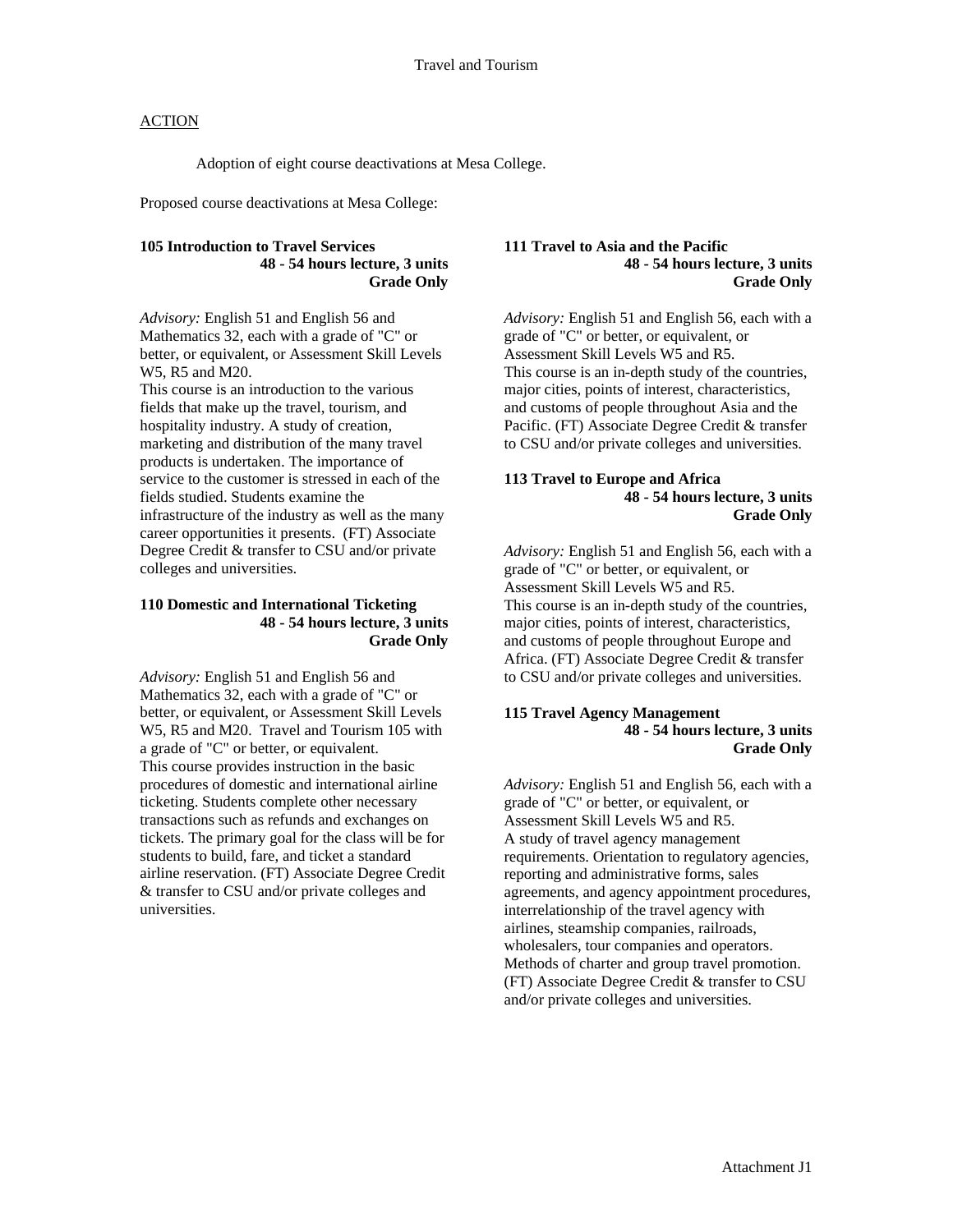## **121 Cruises**

#### **48 - 54 hours lecture, 3 units Grade Only**

*Advisory:* English 51 and English 56, each with a grade of "C" or better, or equivalent, or Assessment Skill Levels W5 and R5. *Limitation on Enrollment:* This course is not open to students with previous credit for Travel and Tourism 155.

This course is a study of cruise lines, steamships, sailing vessels, and barges. Profiles of each cruise line and the various air/sea packages available are analyzed. Instruction is given in the use of cruise manuals and resource materials. Students will practice qualifying clients and will use various sales techniques to close sales. (FT) Associate Degree Credit & transfer to CSU and/or private colleges and universities.

#### **180 Basic SABRE Reservations 24 - 27 hours lecture, 24 - 27 hours lab, 2 units Grade Only**

*Advisory:* English 51 and English 56 and Mathematics 32, each with a grade of "C" or better, or equivalent, or Assessment Skill Levels W5, R5 and M20.

Travel and Tourism 110 with a grade of "C" or better, or equivalent.

*Limitation on Enrollment:* This course is not open to students with previous credit for Travel and Tourism 120.

This course provides instruction in the basics of automation and selling skills in the travel industry. The major portion of the class is devoted to learning how to operate the SABRE (American Airlines) computer for all aspects of travel arrangements. The course also stresses participation in an interactive program of sales skills training. The practical application of travel industry knowledge, automation function and selling skills are emphasized. (FT) Associate Degree Credit & transfer to CSU and/or private colleges and universities.

#### **182 Advanced SABRE Reservations 24 - 27 hours lecture, 24 - 27 hours lab, 2 units Grade Only**

*Advisory:* English 51 and English 56, each with a grade of "C" or better, or equivalent, or Assessment Skill Levels W5 and R5. Travel and Tourism 180 with a grade of "C" or better. *Limitation on Enrollment:* This course is not open to students with previous credit for Travel and Tourism 120.

This course provides instruction in accelerated reservations procedures for SABRE (American Airlines) including such auxiliary functions as booking hotels and rental cars. A major portion of the class is devoted to learning how to access various informational and organizational services in SABRE. Students will also participate in an interactive program of sales skills training. (FT) Associate Degree Credit & transfer to CSU and/or private colleges and universities.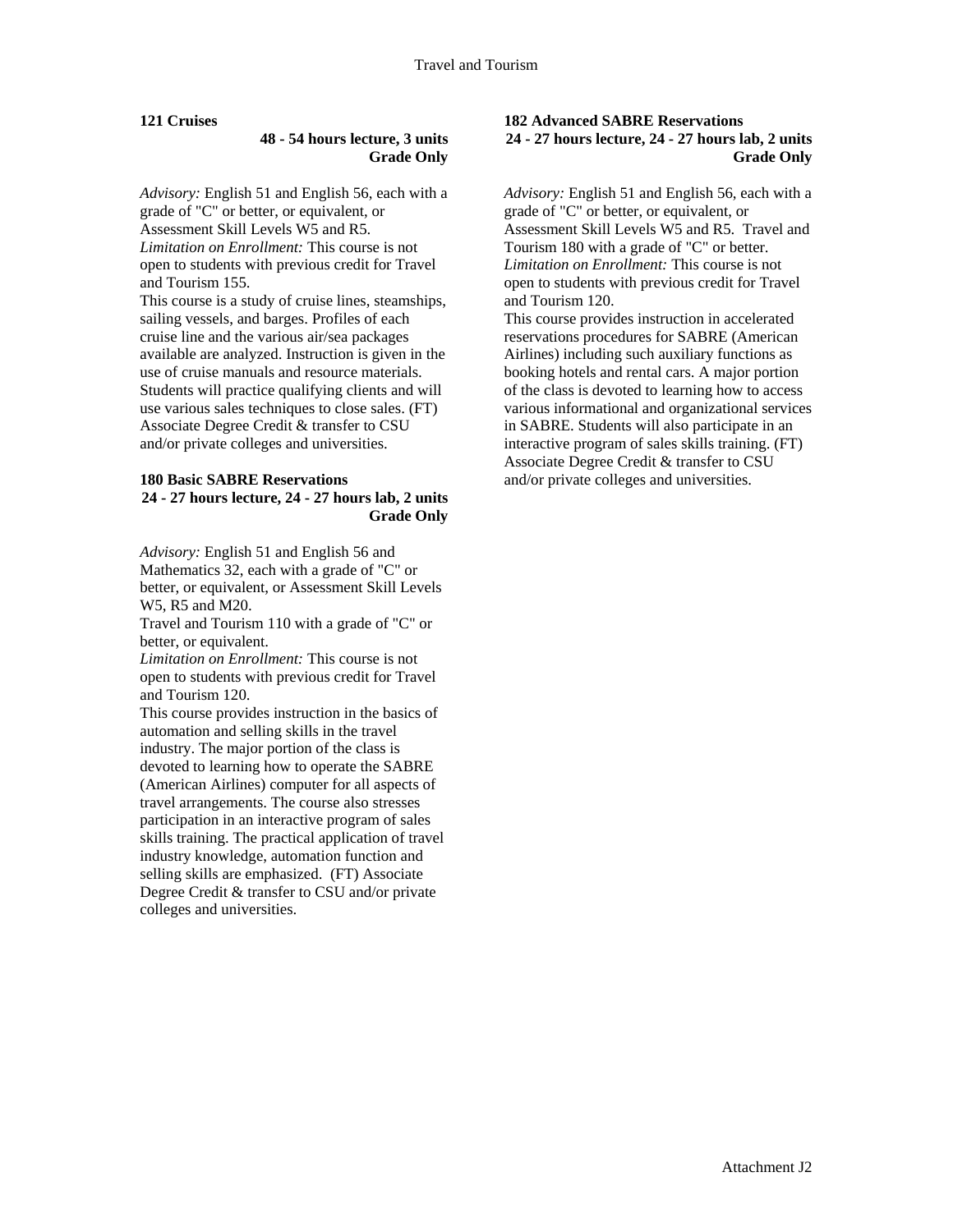Adoption of a program revision at City College.

Proposed program revision at City College:

# **Certificate of Achievement Heating, Ventilation, and Air Conditioning, Refrigeration Systems Design**

| <b>Courses Required for the Major:</b>          | Units |
|-------------------------------------------------|-------|
| AIRE 100 Thermal and Refrigeration Theory4      |       |
|                                                 |       |
| AIRE 112 Comfort Heating Systems Theory4        |       |
|                                                 |       |
| AIRE 122 Construction Drawings and Estimating 3 |       |
| AIRE 123 Construction Drawings and Estimating   |       |
|                                                 |       |
|                                                 |       |
|                                                 |       |
|                                                 |       |
|                                                 |       |
| AIRE 138 HVAC/Refrigeration System Design3      |       |
| AIRE 139 HVAC/Refrigeration System Design Lab2  |       |
| Total Units $= 31$                              |       |

# **Certificate of Achievement Stationary Facilities, Hospital Engineering and General Maintenance Technician**

| <b>Courses Required for the Major:</b>          | Units |
|-------------------------------------------------|-------|
| AIRE 100 Thermal and Refrigeration Theory4      |       |
|                                                 |       |
| AIRE 112 Comfort Heating Systems Theory4        |       |
| AIRE 113 Comfort Heating Systems Lab 2          |       |
| AIRE 122 Construction Drawings and Estimating 3 |       |
| AIRE 123 Construction Drawings and Estimating   |       |
|                                                 |       |
| AIRE 124 Control Systems Theory3                |       |
|                                                 |       |
|                                                 |       |
|                                                 |       |
| AIRE 134 Heating, Solar and Alternative Energy  |       |
|                                                 |       |
| AIRE 135 Heating, Solar and Alternative Energy  |       |
|                                                 |       |
| BLDC 260 Building Codes and Zoning 3            |       |
| BUSE 150 Human Relations in Business 3          |       |
| Total Units $=$ 32                              |       |

# **Certificate of Achievement Air Conditioning, Heating and Advanced Refrigeration**

| <b>Courses Required for the Major:</b>                | Units |
|-------------------------------------------------------|-------|
| AIRE 100 Thermal and Refrigeration Theory 4           |       |
|                                                       |       |
| AIRE 112 Comfort Heating Systems Theory 4             |       |
|                                                       |       |
| AIRE 122 Construction Drawings and                    |       |
|                                                       |       |
| AIRE 123 Construction Drawings and                    |       |
|                                                       |       |
|                                                       |       |
|                                                       |       |
|                                                       |       |
|                                                       |       |
| AIRE 132 Advanced Refrigeration Theory 3              |       |
|                                                       |       |
| <b>AIRE 134 Heating, Solar and Alternative Energy</b> |       |
|                                                       |       |
| AIRE 135 Heating, Solar and Alternative Energy        |       |
|                                                       |       |
| $T = 4.1 T = 24.7 T$                                  |       |

**Total Units = 25**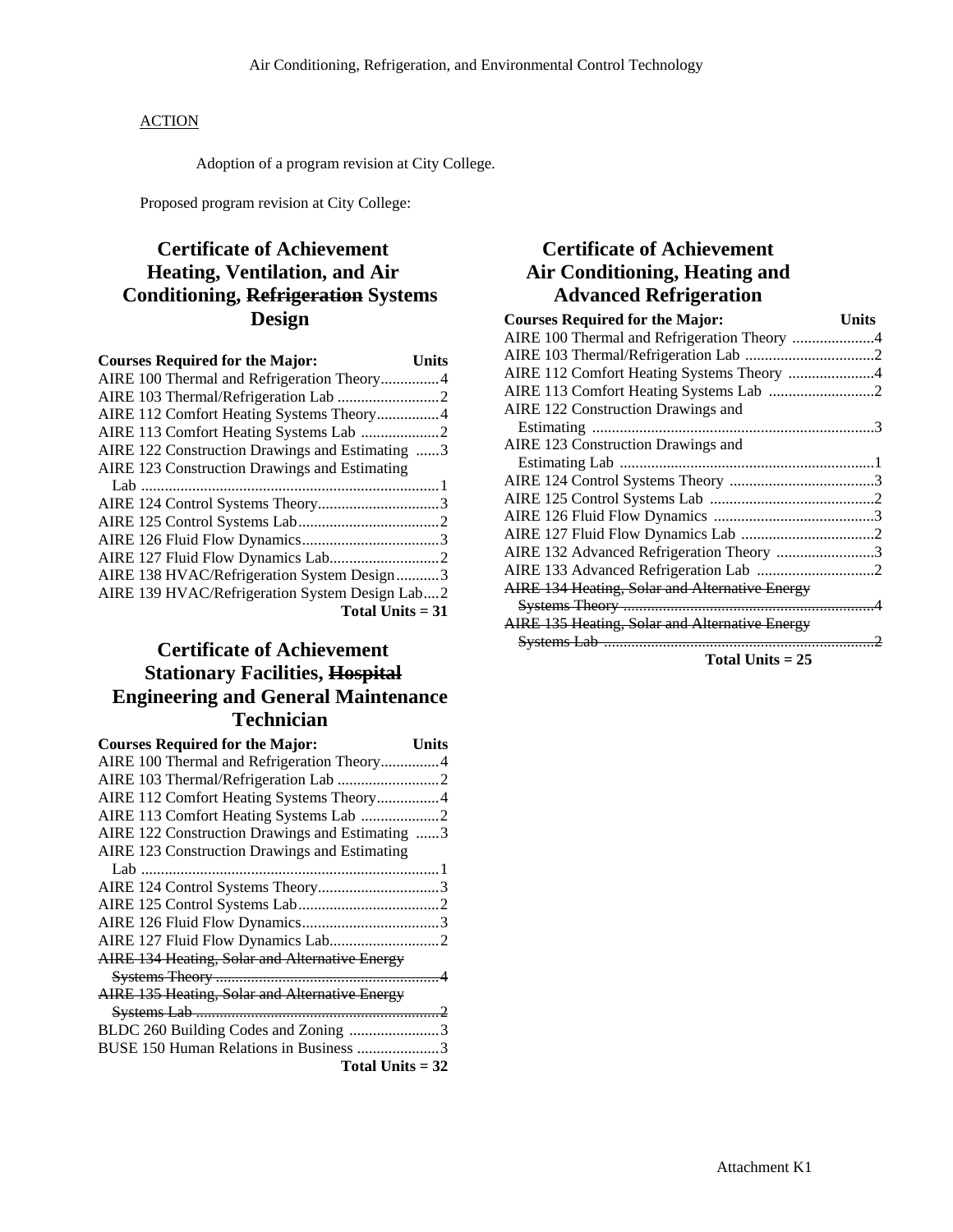# **Associate in Science Degree Air Conditioning, Refrigeration and Environmental Control Technology**

| <b>Courses Required for the Major:</b><br><b>Units</b> |
|--------------------------------------------------------|
| AIRE 100 Thermal and Refrigeration Theory 4            |
|                                                        |
| AIRE 112 Comfort Heating Systems Theory 4              |
| AIRE 113 Comfort Heating Systems Lab 2                 |
| AIRE 122 Construction Drawings and Estimating 3        |
| AIRE 123 Construction Drawings and Estimating Lab 1    |
| AIRE 124 Control Systems Theory 3                      |
|                                                        |
|                                                        |
|                                                        |
| AIRE 132 Advanced Refrigeration Theory 3               |
|                                                        |
| AIRE 134 Heating, Solar and Alternative Energy         |
|                                                        |
| AIRE 135 Heating, Solar and Alternative Energy         |
|                                                        |
| AIRE 138 HVAC/Refrigeration System Design 3            |
| AIRE 139 HVAC/Refrigeration System Design Lab 2        |

**Total Units = 36**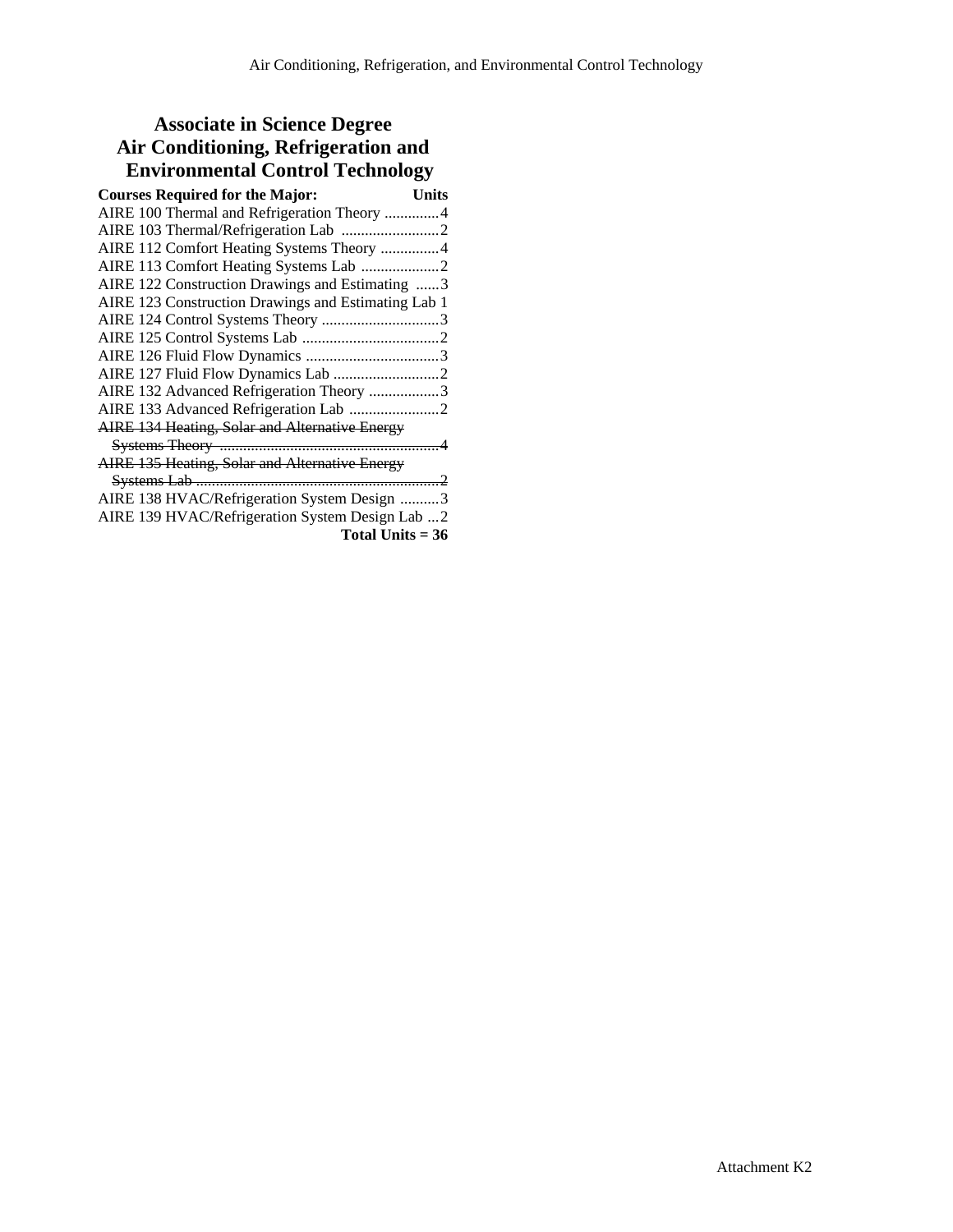Adoption of a program revision at Miramar College.

Proposed program revision at Miramar College:

# **Associate in Science Degree Automotive Technology**

| <b>Courses Required for the Major:</b>               | <b>Units</b> |
|------------------------------------------------------|--------------|
| AUTO 054 Engine and Related Systems 3                |              |
| AUTO 055 Basic Electricity and Electrical Systems    |              |
|                                                      |              |
|                                                      |              |
| AUTO 064 Advanced Fuel and Emissions Systems 2       |              |
|                                                      |              |
| AUTO 068 Climate Control Systems 2.5                 |              |
| AUTO 072 Manual Transmissions Drive Lines 4          |              |
| AUTO 074 Automatic Transmissions/Axles 4             |              |
| AUTO 076 Automotive Brake Systems 4                  |              |
| AUTO 078 Suspension and Steering Systems 4           |              |
| AUTO 084 The Clean Air Car 5                         |              |
| <b>AUTO 085 Advanced Emission Specialist Exam</b>    |              |
|                                                      |              |
| AUTO 095 Automotive Technology Internship  1-2       |              |
| <b>Courses Designed As A Bridge From High School</b> |              |
| <b>Courses To College To Support This Major:</b>     |              |
| <b>AUTO 032 Orientation to Basic Automotive</b>      |              |
| Components, Tools and Safety Procedures  1-3         |              |
| AUTO 034 Introduction to Automotive Engines and      |              |
|                                                      |              |
| AUTO 035 Introduction to Automotive Electricity and  |              |
|                                                      |              |
| <b>AUTO 037 Auto Tech Skills and Career</b>          |              |
|                                                      |              |
| Total Units = $39.5 - 40.5$                          |              |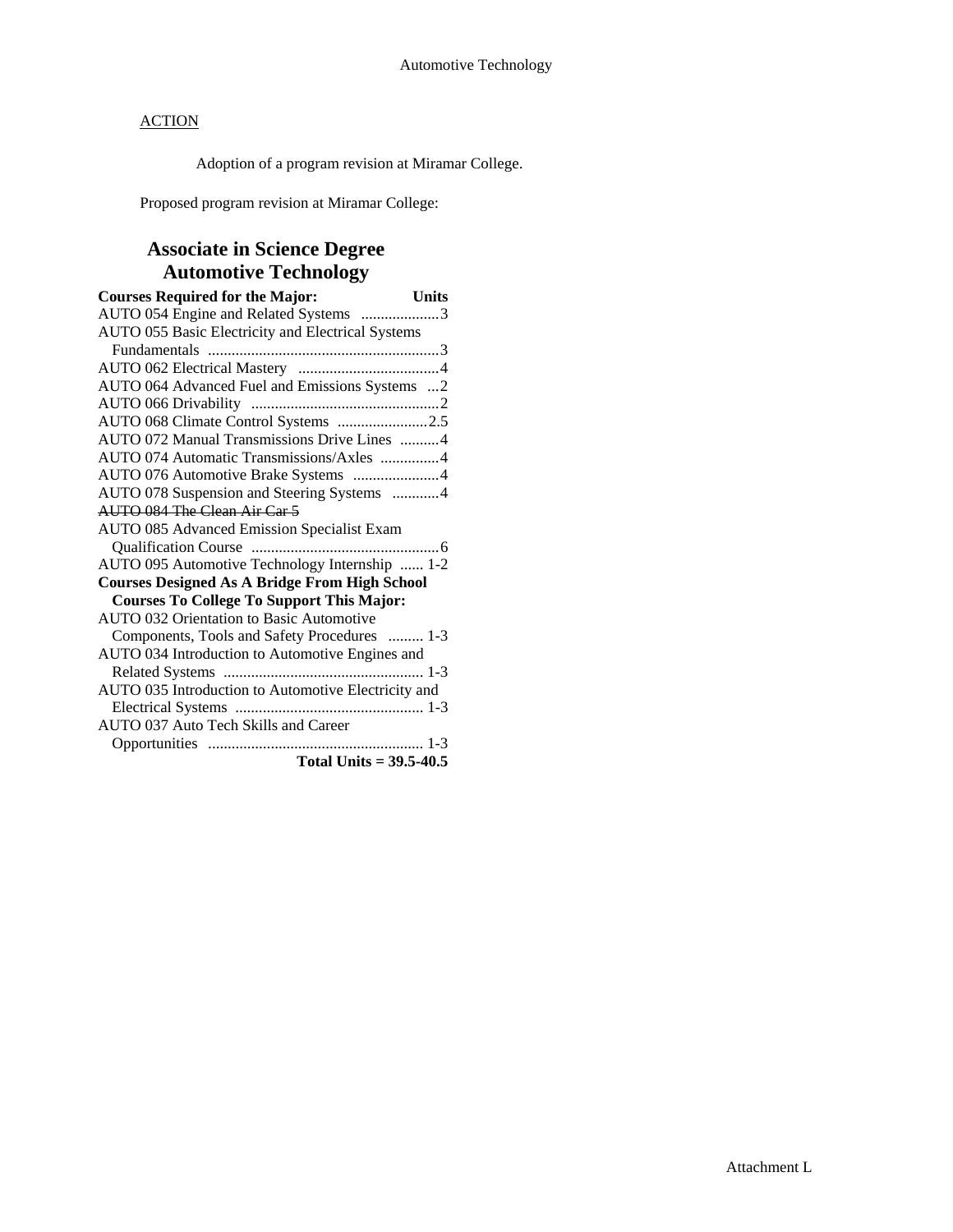Pursuant to Section 78016 of the Education Code, the following is a program review summary: Aviation Work Skills

| A.         | Labor Market Information <sup>1</sup> : | The annual average number of persons employed in the Aviation Work<br>Skills program area is 1,800 in San Diego County in the 2007<br>Employment year. Approximately 160 new job openings are projected<br>through $2010$ . |
|------------|-----------------------------------------|-----------------------------------------------------------------------------------------------------------------------------------------------------------------------------------------------------------------------------|
| <b>B</b> . | Duplication <sup>2</sup> :              | None.                                                                                                                                                                                                                       |

| $\sim$<br>Ć. | Effectiveness <sup>3</sup> : | Program Area OR the projected enrollment 30 students for the 2009- |
|--------------|------------------------------|--------------------------------------------------------------------|
|              |                              | 2010 year in a New Program area.                                   |

- 1. Information was obtained from North Island Naval Air Systems Command (NAVAIR) website: http://www.navair.navy.mil/index.cfm?fuseaction=visitor\_info.ni
- 2. Information was obtained from https://misweb.cccco.edu/webproginv/prod/invmenu.htm
- 3. Information was estimated based on NAVAIR apprentice program enrollment and historical trends.

## **ACTION**

Adoption of a new program at Miramar College.

Proposed new program at Miramar College:

# **Certificate of Performance: Aviation Work Skills**

| <b>Courses Required for the Major:</b>     | <b>Units</b> |
|--------------------------------------------|--------------|
| AVIM 052, Survey of Aviation Industry  1.5 |              |
|                                            |              |
|                                            |              |
| Total Units $= 3.5$                        |              |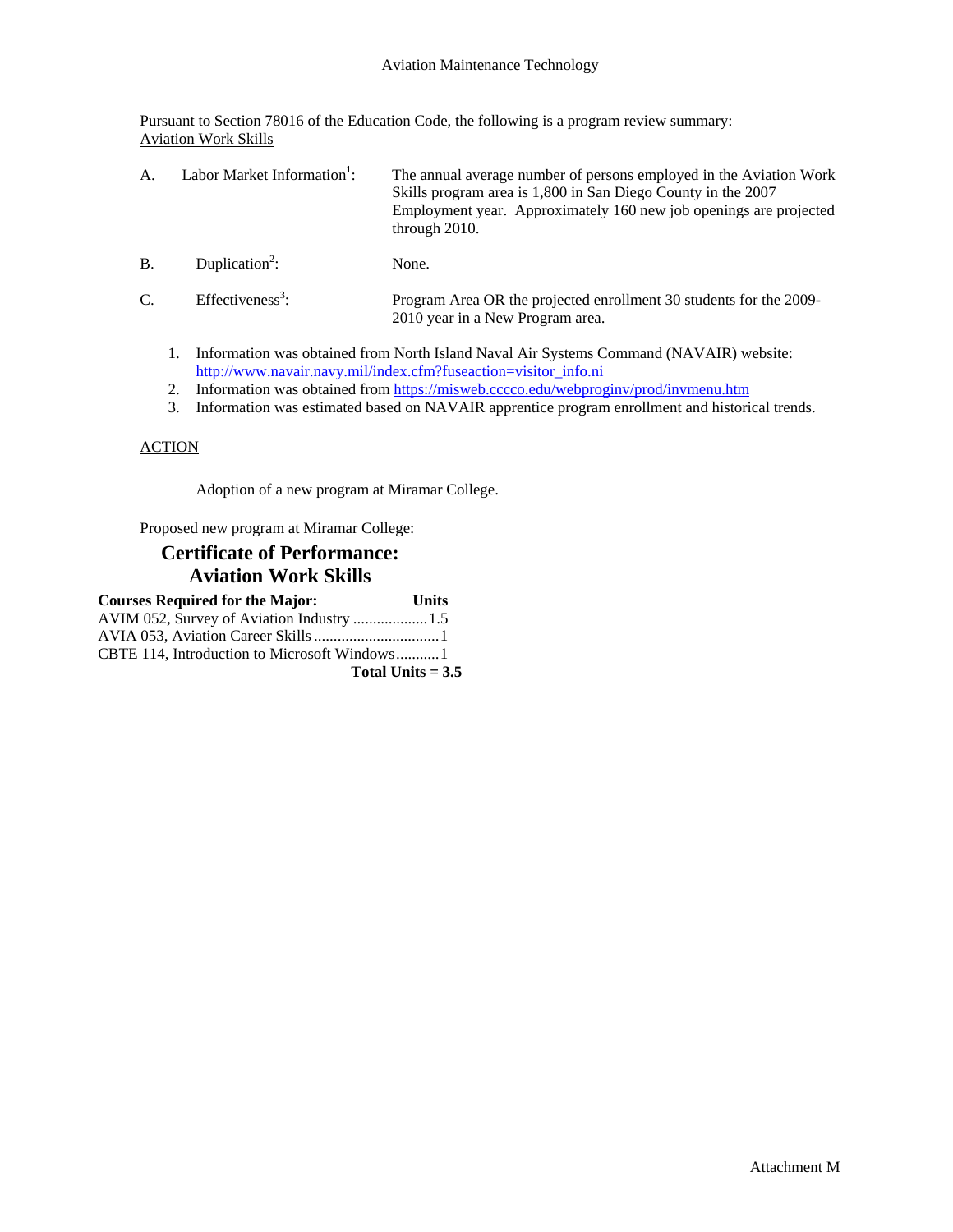#### Biology

Pursuant to Section 78016 of the Education Code, the following is a program review summary: Applied Biology Track

| A.              | Labor Market Information <sup>1</sup> :          | The annual average number of persons employed in the Applied<br>Biology Track program area is 1,450 in San Diego County in the<br>2002 Employment year. Approximately 1940 new job openings<br>are projected through 2012. |
|-----------------|--------------------------------------------------|----------------------------------------------------------------------------------------------------------------------------------------------------------------------------------------------------------------------------|
| <b>B.</b>       | Duplication <sup>2</sup> :                       | San Diego Miramar College, Mira Costa College                                                                                                                                                                              |
| $\mathcal{C}$ . | Effectiveness <sup>3</sup> :                     | Program Area OR the projected enrollment 10 students for the<br>2009-2010 year in a New Program area.                                                                                                                      |
|                 | education, San Diego Workforce Partnership, 2006 | Information was obtained from Life Sciences in San Diego County: the industry, occupations, and                                                                                                                            |

- 2. Information was obtained from San Diego Biotechnology Education Consortium, http://www.sdbiotechcareers.org/index.html
- 3. Information was estimated based on current enrollment in Biology 206.

## ACTION

Adoption of a program reactivation at City College.

Proposed program reactivation at City College:

# **Associate in Science Degree: Applied Biology Track**

| <b>Courses Required for the Major:</b>              | <b>Units</b> |
|-----------------------------------------------------|--------------|
| BIOL 107, General Biology-Lecture and Laboratory  4 |              |
|                                                     |              |
|                                                     |              |
| CHEM 200, General Chemistry I - Lecture 3           |              |
| CHEM 200L, General Chemistry I - Laboratory 2       |              |
| CHEM 201, General Chemistry II - Lecture3           |              |
| CHEM 201L, General Chemistry II - Laboratory 2      |              |
| CISC 181, Principles of Information Systems 4       |              |
| Total Units $= 29$                                  |              |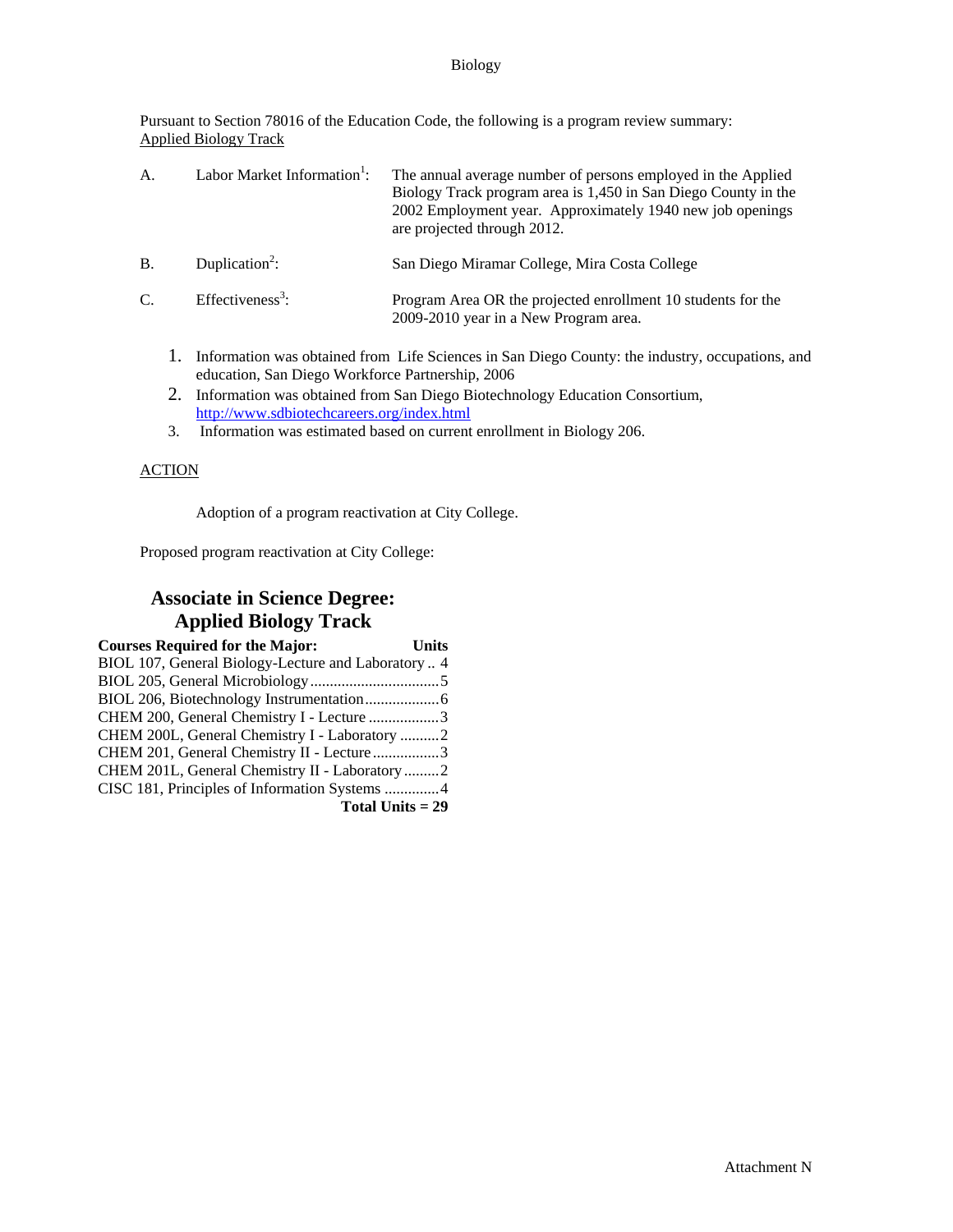Pursuant to Section 78016 of the Education Code, the following is a program review summary: Microsoft Certified Technology Specialist

| D. | Labor Market Information <sup>1</sup> : | The annual average number of persons employed in the Microsoft Certified<br>Technology Specialist program area is 2,480 in San Diego County in the 2006<br>Employment year. Approximately 3830 new job openings are projected<br>through 2016. |
|----|-----------------------------------------|------------------------------------------------------------------------------------------------------------------------------------------------------------------------------------------------------------------------------------------------|
| E. | Duplication <sup>2</sup> :              | Cuyamaca College, Grossmont College, Palomar College, San Diego Mesa<br>College, Mira Costa College, Southwest College                                                                                                                         |
| F. | Effectiveness <sup>3</sup> :            | Program Area OR the projected enrollment 10 students for the 2009-2010<br>year in a New Program area.                                                                                                                                          |
|    |                                         | Information was obtained from California Labor Market Info at $\frac{http://www.1ahormarketinfo.edu}{http://www.1ahormarketinfo.edu)}$                                                                                                         |

- 1. Information was obtained from California Labor Market Info at http://www.labormarketinfo.edd.ca.g 2. Information was obtained from SDICCA Regional Consortium "Looking for a Career" web site
- 3. Information was estimated based on past enrollment data.

## **ACTION**

Adoption of a new program at City College.

Proposed program at City College:

# **Certificate of Performance Microsoft Certified Technology Specialist**

| <b>Courses Required for the Major:</b>               | Units                |
|------------------------------------------------------|----------------------|
|                                                      |                      |
| MSFT 130, Installing, Configuring, and Administering |                      |
|                                                      |                      |
| MSFT 132, Manage and Maintain Windows Server         |                      |
|                                                      |                      |
| MSFT 138, Planning, Implementing, and Maintaining a  |                      |
| Microsoft Windows Server Active Directory            |                      |
|                                                      |                      |
| MSFT 160, Microsoft Exchange Server Administration   |                      |
|                                                      |                      |
|                                                      | Total Units $= 13.5$ |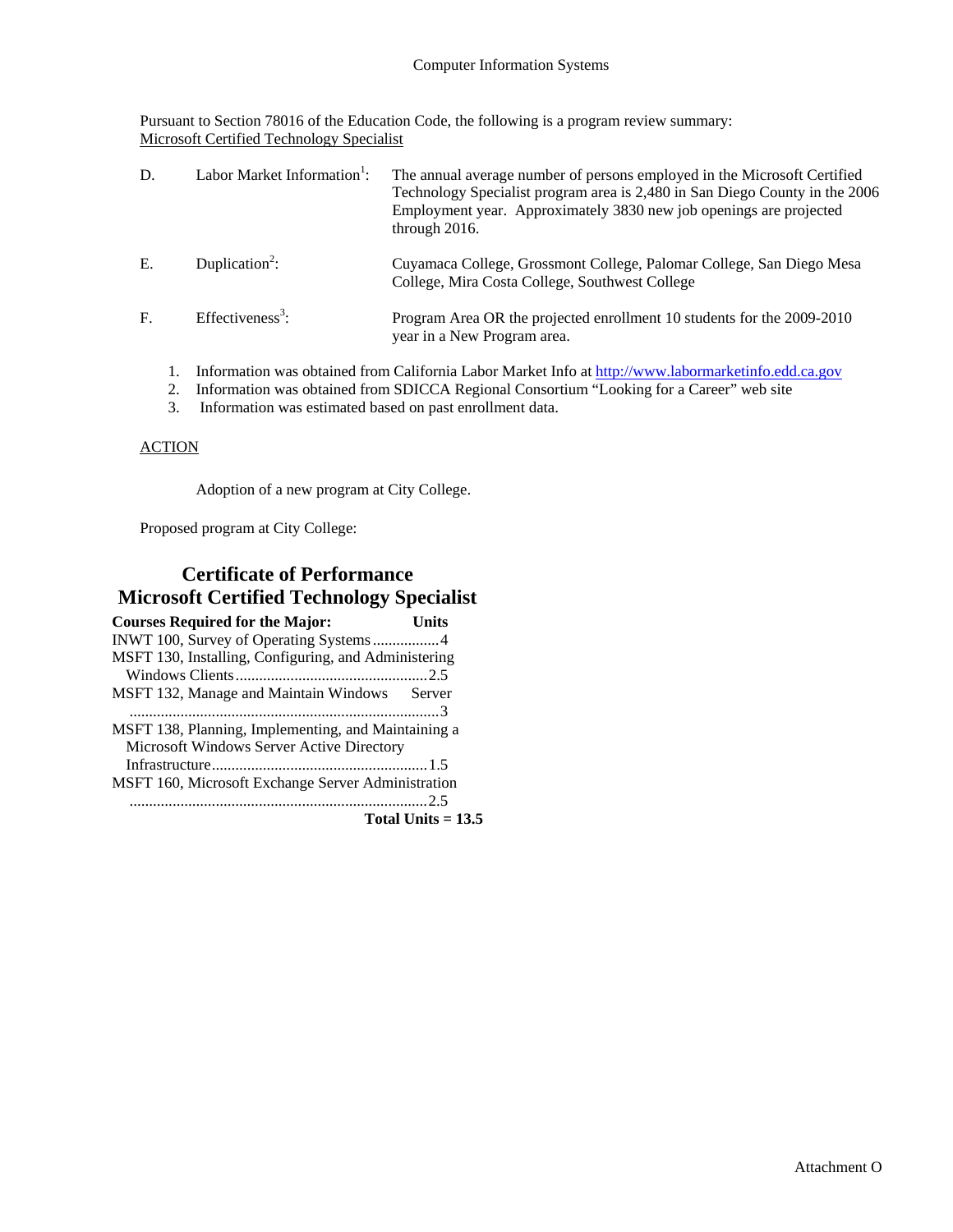Adoption of a program deactivation at City College.

Proposed program deactivation at City College:

# **Associate in Science Degree Legal Assistant (Paralegal) Joint Program**

| <b>Courses Required for the Major:</b>    | — Units |
|-------------------------------------------|---------|
|                                           |         |
| LEGL 110, Legal Writing & Communications3 |         |
|                                           |         |
|                                           |         |

*Courses to be completed at Miramar College:*

# **Select nine units from the following legal specialty**

| courses:                                               |
|--------------------------------------------------------|
|                                                        |
| LEGL 145, Federal Court Practices and Procedures3      |
| LEGL 150, Criminal Litigation and Procedure3           |
|                                                        |
|                                                        |
|                                                        |
|                                                        |
|                                                        |
| Select six to ten units from the following law-related |
|                                                        |
| courses:                                               |
|                                                        |
|                                                        |
|                                                        |
| BUSE 140, Business Law & the Legal Environment3        |
|                                                        |
| LABR 112, California Workers Compensation 3            |
|                                                        |
|                                                        |

ACCT 120, Federal Income Tax ............................................3

**Total Units = 27-31**

# **Certificate of Achievement Legal Assistant (Paralegal)**

| <b>Courses Required for the Major: Units</b>            |
|---------------------------------------------------------|
|                                                         |
| LEGL 110, Legal Writing & Communications  3             |
|                                                         |
|                                                         |
| Courses to be completed at Miramar College:             |
| Select nine units from the following legal specialty    |
| courses:                                                |
| <b>LEGL 140, Law Office Management or</b>               |
| LEGL 145, Federal Court Practices and Procedures or     |
| LEGL 150, Criminal Litigation and Procedure or          |
| <b>LEGL 160, Bankruptey Law or</b>                      |
| LEGL 165, Family Law or                                 |
| LEGL 170, Corporate Law or                              |
| LEGL 175, Estates, Trusts, and Wills or                 |
|                                                         |
| Select six to ten units from the following law-         |
| related courses:                                        |
| ADJU 102, Criminal Law I or                             |
| ADJU 160, Criminal Law II or                            |
| ADJU 230, Constitutional Law I or                       |
| <b>BUSE 140, Business Law and the Legal Environment</b> |
| or                                                      |
| REAL 105, Legal Aspects of Real Estate I or             |
| LABR 112, California Workers Compensation or            |
| CBTE 221, Legal Office Procedures I or                  |
| CBTE 222, Legal Office Procedures II or                 |
| <b>ACCT 116A, Financial Accounting</b>                  |
| 6-10                                                    |
| $-$ Total Units = 27-31                                 |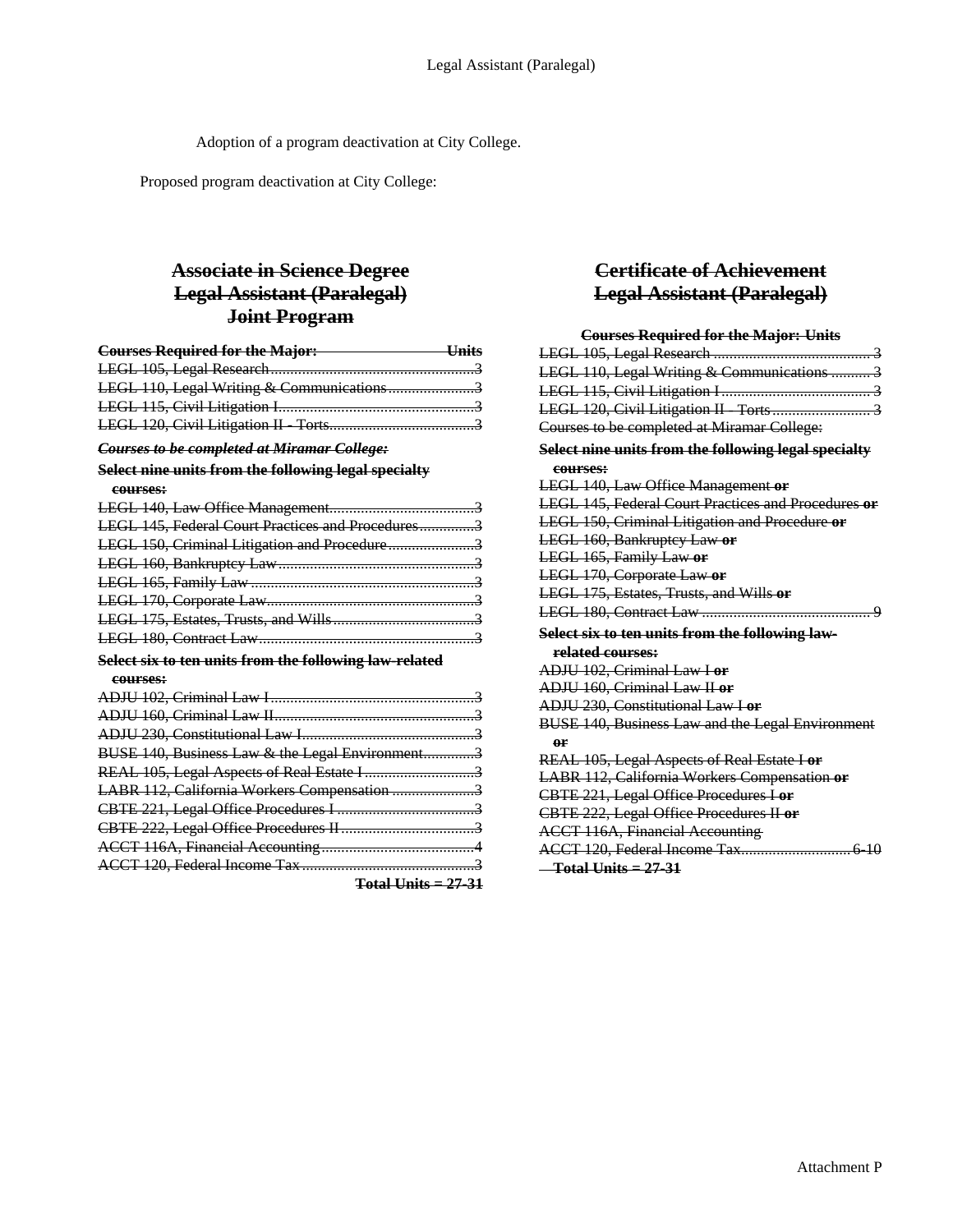Adoption of a program revision at City College.

Proposed program revision at City College:

# **Associate in Arts Degree Liberal Arts and Sciences with an Emphasis in Visual and Performing Arts**

**Courses Required for the Major: Units Students should complete a minimum of 18 units including both Visual and Performing Arts courses:**  ARTF 100, Art Orientation ARTF 109, History of Modern Art ARTF 110, Art History: Prehistoric to Gothic ARTF 111, Art History: Renaissance to Modern ARTF 113, African, Oceanic, and Native Art (M, MMR) ARTF 115, African Art (C, M) ARTF 150A, Design I ARTF 150B, Beginning Graphic Design ARTF 151, Three Dimensional Design ARTF 155A, Freehand Drawing I ARTF 155B, Freehand Drawing II ARTF 165A, Composition in Painting I ARTF 165B, Composition in Painting II ARTF 170A, Contemporary Crafts I (C, MMR) ARTF 170B, Contemporary Crafts II (C, MMR) ARTF 175A, Sculpture I ARTF 175B, Sculpture II (C, M) ARTF 195A, Ceramics I ARTF 195B, Ceramics II ARTF 197A, Handbuilding Ceramics I ARTF 197B, Handbuilding II (C, M) ARTF 210A, Life Drawing I ARTF 210B, Life Drawing II ARTF 220A, Life Sculpture I ARTF 220B, Life Sculpture II (M, MMR) ARTG 100, Basic Graphic Design ARTG 106, Typography ARTG 118, Graphic Design History ARTG 125, Digital Media DANC 110, Ballet  $(C, M)$ DANC 111, Ethnic Dance Forms (C, M) DANC 115, Tap (C, M) DANC 120, American Street Dance (C, M) DANC 127, Body Modalities and Injury Prevention (C) DANC 130, Dance Repertoire (C, M) DANC 135, Jazz Dance (C, M)

DANC 140, Modern Dance (C, M) DANC 177, Dance Improvisation  $(C, M)$ DANC 178, Advanced Contemporary Dance (C, M) DANC 179, Advanced Classical Dance (C, M) DANC 181, Introduction to Dance  $(C, M)$ DANC 183, Music for Dance  $(C, M)$ DANC 253, Choreography (C, M) DANC 261, Dance Performance (C, M) DANC 271, Dance Production (C, M) DRAM 103, Acting for Non-majors (C, M) DRAM 105, Introduction to Dramatic Arts (C, M) DRAM 108, Playwriting, DRAM 109, Theatre and Social Issues, DRAM 122, Makeup for the Stage (C, M) DRAM 123, Beginning Stagecraft (C) DRAM 126, Advanced Stagecraft (C) DRAM 132, Beginning Acting (C, M) DRAM 133, Intermediate Acting (C, M) DRAM 134, Beginning Voice for Actors (C) DRAM 136, History of Canonized Theatre-Ancient Greece to the Restoration (C, M) DRAM 137, History of Canonized Western Theatre-Restoration to the Present (C, M) DRAM 143, Beginning Costuming (C, M) DRAM 165, Introduction to Stage Movement (C, M) DRAM 200A, Fundamentals of Performance and Production III (M) DRAM 250, Rehearsal, Production and Performance (C, M) DRAM 251, Musical Comedy Rehearsal, Production and Performance (C, M) MUSI 100, Introduction to Music MUSI 108, The Business of Music MUSI 109, World Music MUSI 111, Jazz - History and Development MUSI 115A, Class Piano I MUSI 115B, Class Piano II MUSI 120, Beginning Voice Class MUSI 121, Intermediate Voice MUSI 130A, College Chorus I MUSI 130B, College Chorus II (C) MUSI 150A, Basic Musicianship

MUSI 190, The Electronic Music Studio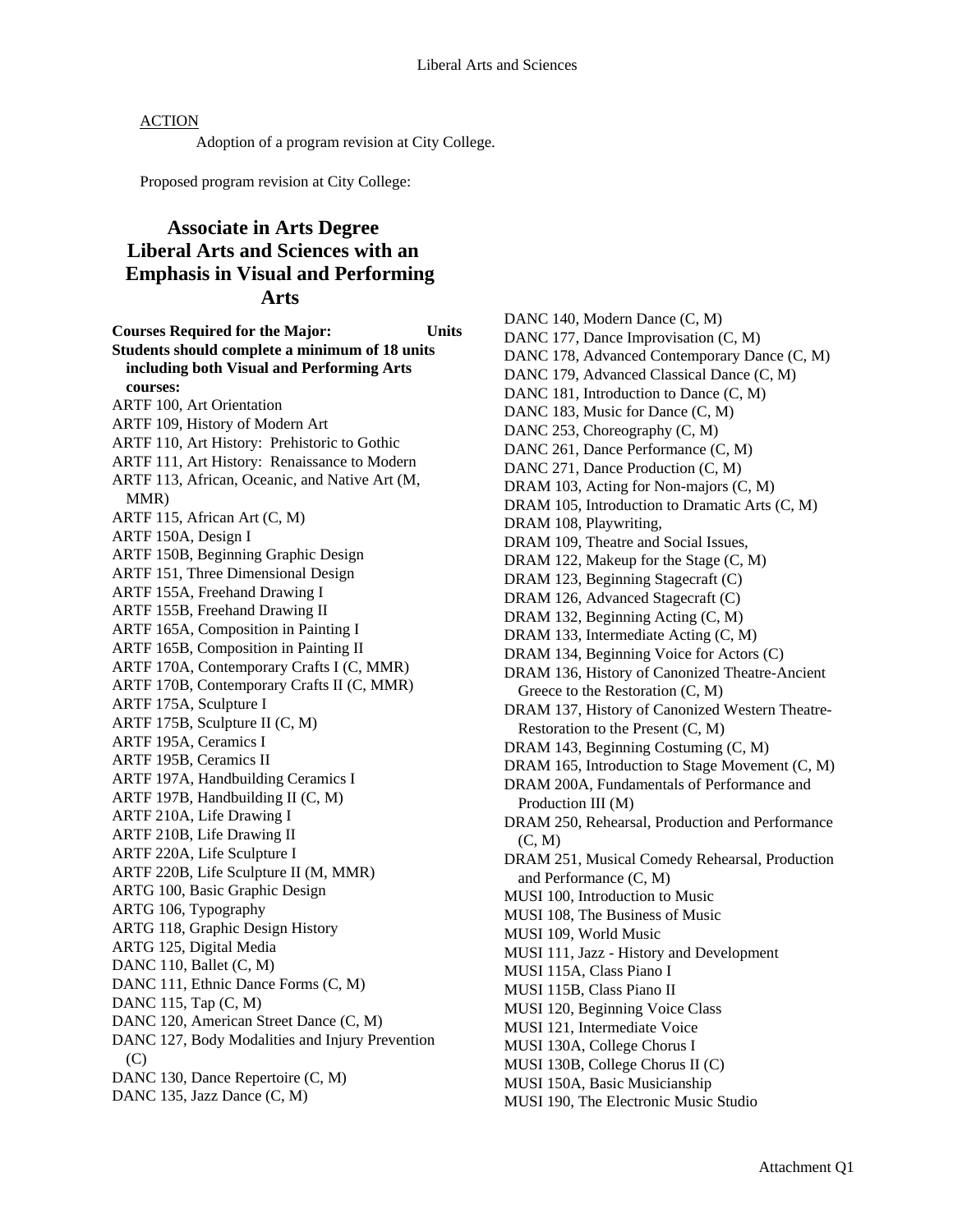- MUSI 201, Recording Arts MUSI 202, Computer Music MUSI 215A, Class Piano III MUSI 215B, Class Piano IV MUSI 230A, Jazz Improvisation (C) MUSI 230B, Jazz Improvisation (C) MUSI 230C, Jazz Improvisation (C) MUSI 268A (M, MMR) MUSI 268B (M, MMR) PHOT 100, Basic Black-and-White Photography (C) PHOT 102, Directed Photo Lab Studies PHOT 105, Introduction to Photography (C)
- PHOT 135, Intermediate Black-and-White Photography (C)
- PHOT 143, Introduction to Digital Photography
- PHOT 150, History of Photography (C)
- PHOT 245, Landscape and Nature Photography ....18

# **Associate in Arts Degree Liberal Arts and Sciences with an Emphasis in Language Arts and Humanities**

**Courses Required for the Major: Units Students should complete a minimum of 18 units including both Language Arts and Humanities courses:**  AMSL 115, American Sign Language Level I AMSL 116, American Sign Language Level II AMSL 215, American Sign Language Level III AMSL 216, American Sign Language Level IV ARAB 101, First Course in Arabic ARAB 102, Second Course in Arabic ANTH 103, Introduction to Cultural Anthropology BLAS 110, Afro-American Art BLAS 120, Black Music BLAS 155, Afro-American Literature CHIC 130, Mexican Literature in Translation CHIC 135, Chicano Literature CHIC 190, Chicano Images in Film CHIC 210, Chicano Culture ENGL 101, Reading and Composition or ENGL 105, Composition and Literature and ENGL 202, Introduction to Linguistics (C, M) ENGL 205, Critical Thinking and Intermediate Composition ENGL 208, Introduction to Literature ENGL 209, Literary Approaches to Film ENGL 210, American Literature I ENGL 211, American Literature II ENGL 215, English Literature I: 800-1799 ENGL 216, English Literature II: 1800-Present ENGL 220, Masterpieces of World Literature I: 1500 BCE-1600CE ENGL 221, Masterpieces of World Literature II: 1600-Present ENGL 230, Asian American Literature (M, MMR) ENGL 237, Women in Literature ENGL 238, Evaluating Children's Literature ENGL 240, Shakespeare ENGL 245, Writing Creative Nonfiction (C, M) ENGL 247, Writing Seminar - Poetry (C, M) ENGL 249, Introduction to Creative Writing ENGL 253, Fundamentals of Fiction Writing (C, M) FREN 101, First Course in French (C, M) FREN 102, Second Course in French (C, M) FREN 201, Third Course in French (C, M) FREN 202, Fourth Course in French (C, M) GERM 101, First Course in German (C, M) GERM102, Second Course in German (C, M) GERM 201, Third Course in German (C, M)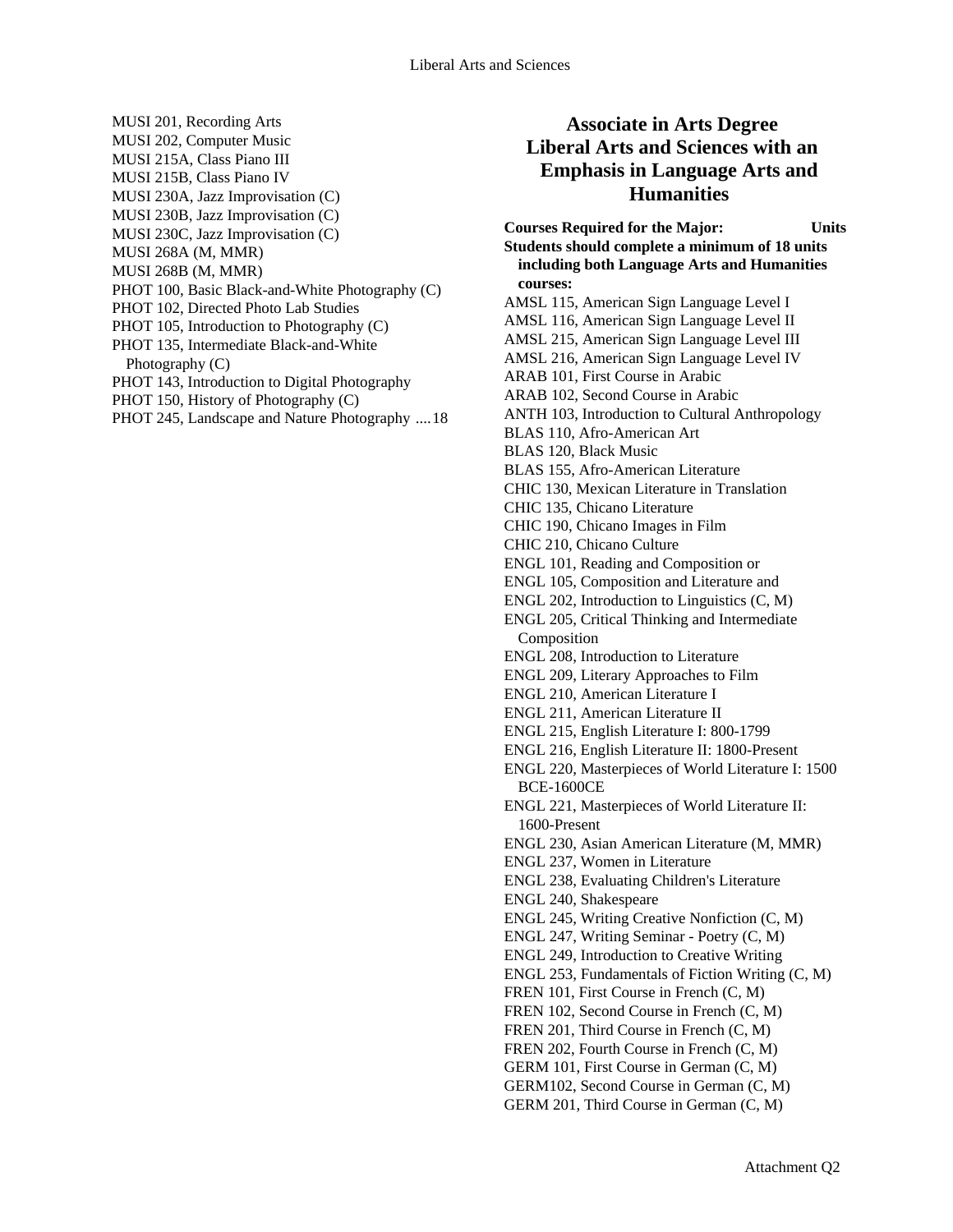HIST 100, World History I HIST 101, World History II HIST 105, Introduction to Western Civilization I HIST 106, Introduction to Western Civilization II HIST 120, Introduction to Asian Civilizations HIST 121, Asian Civilizations in Modern Times HUMA 101, Introduction to the Humanities HUMA 102, Introduction to the Humanities II HUMA 103, Introduction to the New Testament (C, M) HUMA 106, World Religions (C, M) HUMA 201, Mythology ITAL 101, First Course in Italian (C, M) ITAL 102, Second Course in Italian (C, M) ITAL 201, Third Course in Italian (C, M) JOUR 200, Introduction to News Writing and Reporting **or**  JOUR 201, Advanced Newswriting and Reporting JOUR 202, Introduction to Mass Communication or JOUR 205, Editing for Print Journalism JOUR 210A, Newspaper Production JOUR 210B, Newspaper Production 2 JOUR 210C, Newspaper Production 3 JOUR 210D, Newspaper Production 4 LABR 100, American Labor Movement (C) LIBS 101, Information Literacy and Research Skills MATH 119, Elementary Statistics or PHIL 100, Logic and Critical Thinking PHIL 101, Symbolic Logic PHIL 102A, Introduction to Philosophy: Reality and Knowledge PHIL 102B, Introduction to Philosophy: Values PHIL 104A, History of Western Philosophy PHIL 104B, History of Western Philosophy (C, M) PHIL 106, Asian Philosophy (C, M) PHIL 107, Reflections on Human Nature PHIL 108, Perspectives on Human Nature and Society (C, M) PHIL 111, Philosophy in Literature  $(C, M)$ PHIL 125, Philosophy of Women  $(C, M)$ PHIL 126, Introduction to Philosophy of Contemporary Gender Issues (C, M) POLI 101, Introduction to Political Science POLI 102, The American Political System PSYC 101, General Psychology PSYC 258, Behavioral Science Statistics RTVC 100, Introduction To Radio and Television RTVC 105, Media Performance RTVC 107, Audio Production RTVC 110, Introduction to Scriptwriting RTVC 115, Radio and Television Management Principles RTVC 118, Television Studio Operations RTVC 122, Television Production

RTVC 124, Electronic Field Production RTVC 126, Staging for Television and Film RTVC 128, Lighting for Television and Film RTVC 140, Radio and Television News Writing RTVC 160, Introduction to Cinema RTVC 167, Motion Film Production 3 RTVC 200, Introduction to Mass Communication RTVC 247A, Radio Broadcasting Practicum RTVC 247B, Radio Broadcasting Practicum RUSS 101, First Course in Russian (C, M) RUSS 102, Second Course in Russian (M) SPAN 101, First Course in Spanish SPAN 102, Second Course in Spanish SPAN 201, Third Course in Spanish **or**  SPAN 215, Spanish for Spanish Speakers I SPAN 202, Fourth Course in Spanish **or**  SPAN 216, Spanish for Spanish Speakers II SPEE 101, Voice and Articulation SPEE 103, Oral Communication SPEE 104, Advanced Public Communication (C, M) SPEE 111, Oral Interpretation (C, M) SPEE 135, Interpersonal Communication SPEE 160, Argumentation SPEE 170, Small Group Communication (C, M) SPEE 180, Intercultural Communication.................. 18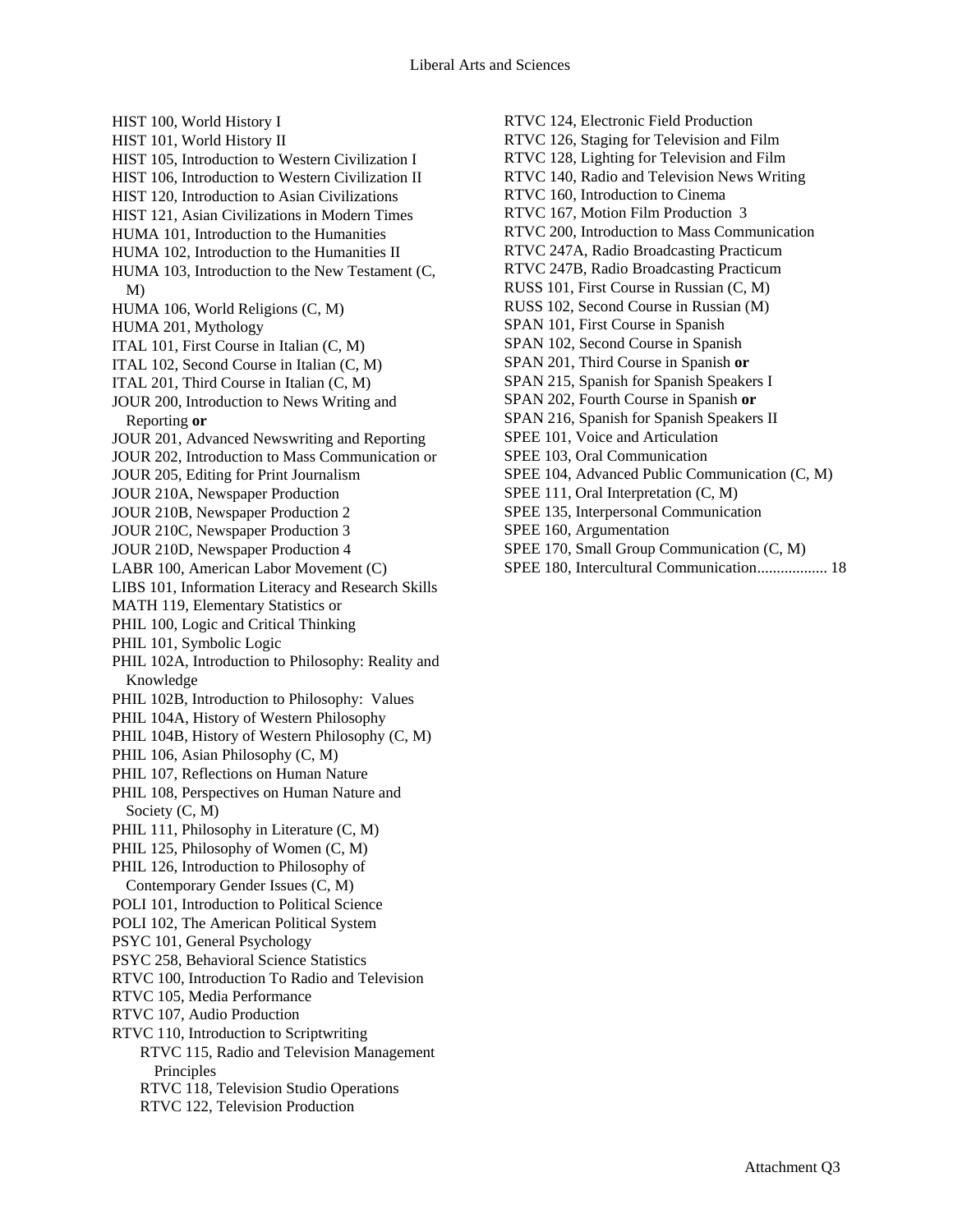# **Associate in Arts Degree Liberal Arts and Sciences with an Emphasis in Scientific Studies Biological Sciences Specialization**

**Courses Required for the Major: Units Students should complete a minimum of 18 units in Biological Science courses:**  BIOL 101, Issues in Environmental Biology (C) BIOL 107, General Biology - Lecture and Laboratory BIOL 110, Introduction to Oceanography (C, M) BIOL 115, Marine Biology BIOL 130, Human Heredity BIOL 135, Biology of Human Nutrition BIOL 180, Plants and People BIOL 200, Biological Statistics (C, M) BIOL 205, General Microbiology BIOL 210A, Introduction to the Biological Sciences I BIOL 210B, Introduction to the Biological Sciences II BIOL 215, Introduction to Zoology BIOL 230, Human Anatomy BIOL 235, Human Physiology CHEM 200, General Chemistry I - Lecture CHEM 200L, General Chemistry I - Laboratory CHEM 201, General Chemistry II Lecture CHEM 201L, General Chemistry II Laboratory CISC 190, Java Programming CISC 192, C/C++ Programming PHYS 121A, General Physics Lab PHYS 121B, General Physics Lab PHYS 125, General Physics PHYS 126, General Physics II PHYS 180A, General Physics I PHYS 180B, General Physics II PHYS 195, Mechanics PHYS 196, Electricity and Magnetism PHYS 197, Waves, Optics and Modern Physics .....18

# **Associate in Arts Degree Liberal Arts and Sciences with an Emphasis in Scientific Studies Mathematics and Pre-Engineering Specialization**

**Courses Required for the Major: Units Students should complete a minimum of 18 units including both Mathematics and Pre-Engineering courses:**  CHEM 200, General Chemistry I - Lecture CHEM 200L, General Chemistry I - Laboratory CHEM 201, General Chemistry II Lecture CISC 150, Introduction to Computer and Information Sciences (C, M) CISC 181, Principles of Information Systems CISC 186, Visual Basic Programming CISC 187, Data Structures and Object Orientation (C, M) CISC 189A, Introduction to Programming I(C, M) and CISC 189B Introduction to Programming II (C, M) or CISC 190, Java Programming CISC 192, C/C++ Programming CISC 205, Object Oriented Programming Using C++ (C, MMR) CISC 220, Fundamentals of Computer Game Programming ELCT 111, Electrical Theory I ELCT 111L, Electrical Laboratory I ELCT 121, Electrical Theory II ELCT 121L, Electrical Laboratory II ELDT 124, Basic DC/AC Electronics ELDT 124L, Basic DC/AC Laboratory ELDT 125, DC/AC Circuit Analysis with Pspice ELDT 125L, DC/AC Circuit Analysis Laboratory ELDT 230, Advanced Computer Designs ELDT 230L, Advanced Computer Designs Laboratory ENGE 101, Introduction to Engineering (C) ENGE 115, FORTRAN and Numerical Methods for Engineers and Scientists (M) ENGE 116, Computational Methods in Engineering ENGE 151, Engineering Drawing (C, M) ENGE 152, Engineering Design (C) ENGE 200, Statics (C, M) ENGE 210, Properties of Materials (C, M) ENGE 240, Digital Systems (C, M) ENGE 250, Dynamics (C, M) ENGE 260, Electric Circuits (C, M) MATH 104, Trigonometry MATH 107, Introduction to Scientific Programming (C, M)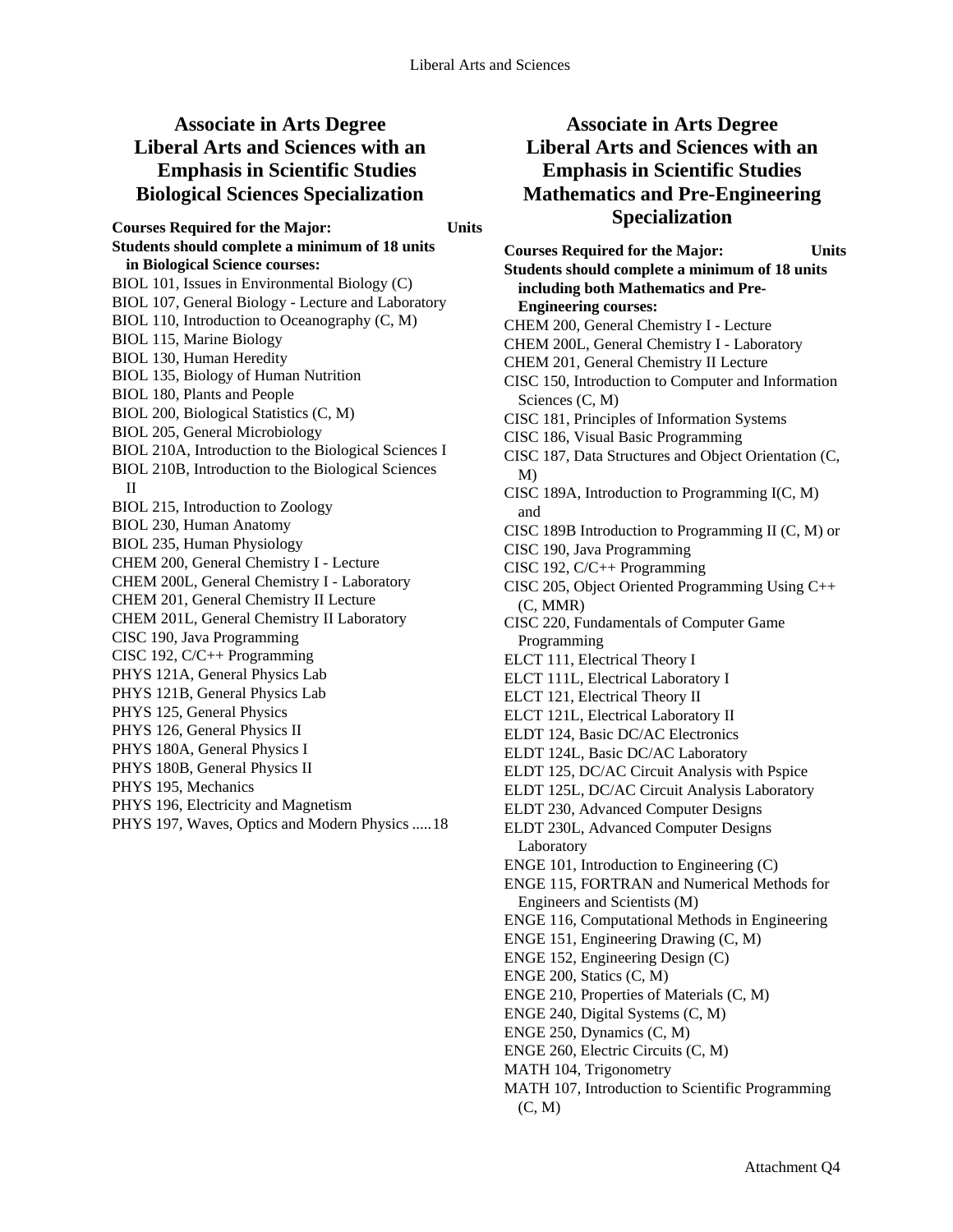MATH 107L, Introduction to Scientific Programming Lab (C, M) MATH 108, Intermediate Scientific Programming (C, M) MATH 108L, Intermediate Scientific Programming Lab $(C, M)$ MATH 116, College and Matrix Algebra MATH 118, A Survey of Modern Mathematics MATH 119, Elementary Statistics MATH 121, Basic Techniques of Applied Calculus I MATH 122, Basic Techniques of Applied Calculus II MATH 141, Precalculus MATH 150, Calculus with Analytic Geometry I MATH 151, Calculus with Analytic Geometry II MATH 181, Mecomtronics College Algebra and Trigonometry (C) MATH 183, Mecomtronics Calculus I (C) MATH 237, Machine and Assembly Language (C, M) MATH 237L, Assembly Language Lab (C, M) MATH 245, Discrete Mathematics MATH 252, Calculus with Analytic Geometry III MATH 254, Introduction to Linear Algebra MATH 255, Differential Equations MCTR 102A, DC Circuits MCTR 103A, AC Circuits MCTR 120A, Basic Physics for Technical Applications I MCTR 120B, Basic Physics for Technical Applications II MCTR 120C, Basic Physics for Technical Applications III MFET 101, Introduction to Manufacturing Engineering Technology **or**  MFET 101A, Introduction to Manufacturing I MFET 110, Industrial Safety MFET 120, Manufacturing Processes MFET 210, Statistical Process Control PHYS 180A, General Physics I PHYS 121A, General Physics Lab PHYS 195, Mechanics PHYS 196, Electricity and Magnetism PHYS 197, Waves, Optics and Modern Physics .....18

# **Associate in Arts Degree Liberal Arts and Sciences with an Emphasis in Scientific Studies Physical and Earth Sciences Specialization**

**Courses Required for the Major: Units Students should complete a minimum of 18 units including both Physical and Earth Science courses:**  ASTR 101, Descriptive Astronomy ASTR 109, Practice in Observing (C, M) ASTR 111, Astronomy Laboratory CHEM 100, Fundamentals of Chemistry CHEM 100L, Fundamentals of Chemistry Laboratory CHEM 130, Introduction to Organic and Biological **Chemistry** CHEM 130L, Introduction to Organic and Biological **Chemistry** CHEM 152, Introduction to General Chemistry CHEM 152L, Introduction to General Chemistry Laboratory CHEM 200, General Chemistry I - Lecture CHEM 200L, General Chemistry I - Laboratory CHEM 201, General Chemistry II Lecture CHEM 201L, General Chemistry II Laboratory CHEM 231, Organic Chemistry I - Lecture CHEM 231L, Organic Chemistry II - Laboratory CHEM 233, Organic Chemistry II - Lecture CHEM 233L, Organic Chemistry II - Laboratory CHEM 251, Analytic Chemistry CISC 181, Principles of Information Systems CISC 190, Java Programming or CISC 192, C/C++ Programming GEOG 101, Physical Geography GEOG 101L, Physical Geography Laboratory GEOG 102, Cultural Geography GEOG 104, World Regional Geography GEOL 100, General Geology GEOL 101, General Geology Laboratory GEOL 104, Earth Science GISG 104, Geographic Information Science and Spatial Reasoning (C, M) GISG 110, Introduction to Mapping and Geographic Information Systems MATH 150, Calculus with Analytic Geometry I MATH 151, Calculus with Analytic Geometry II MATH 252, Calculus with Analytic Geometry III PHYN 100, Survey of Physical Science PHYN 101, Survey of Physical Science Laboratory PHYS 100, Introductory Physics PHYS 121A, General Physics Lab PHYS 121B, General Physics Lab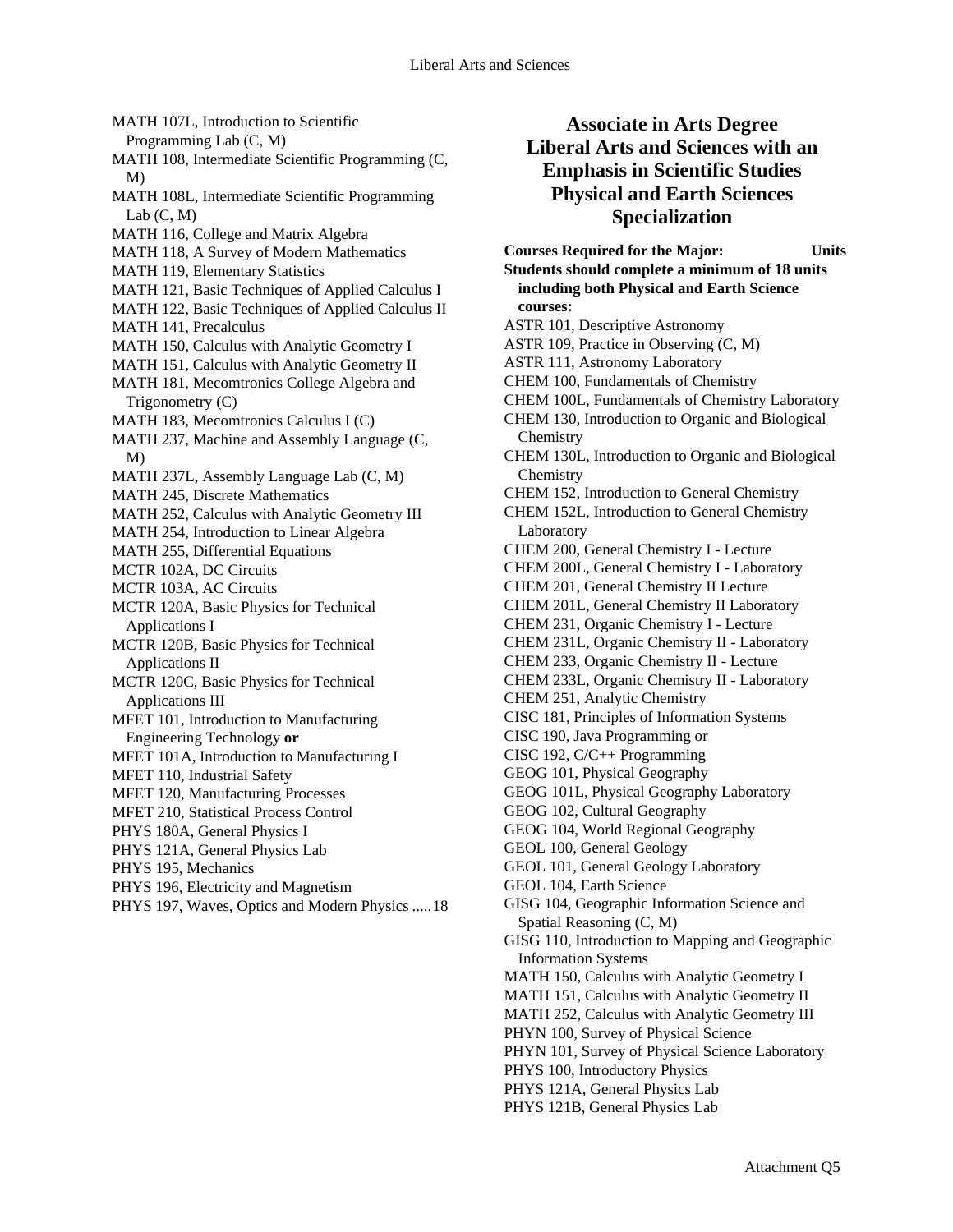| PHYS 125, General Physics                   |
|---------------------------------------------|
| PHYS 126, General Physics II                |
| PHYS 180A, General Physics I                |
| PHYS 180B, General Physics II               |
| PHYS 195, Mechanics                         |
| PHYS 196, Electricity and Magnetism         |
| PHYS 197, Waves, Optics and Modern Physics  |
| BIOL 200, Biological Statistics or          |
| MATH 119, Elementary Statistics or          |
| PSYC 258, Behavioral Science Statistics  18 |

# **Associate in Arts Degree Liberal Arts and Sciences with an Emphasis in Social and Behavioral Sciences**

**Courses Required for the Major: Units Students should complete a minimum of 18 units including both Social and Behavioral Science courses:**  ADJU 101, Introduction to Administration of Justice ADJU 102, Criminal Law I ANTH 102, Introduction to Physical Anthropology ANTH 103, Introduction to Cultural Anthropology ANTH 104, Laboratory in Physical Anthropology ANTH 107, Introduction to Archaeology ANTH 115, Introduction to Archeological Field Work (C, M) ANTH 210, Introduction to California Indians (C, M) ANTH 215, Cultures of Latin America (C, M) BIOL 200, Biological Statistics **or**  MATH 119, Elementary Statistics **or**  PSYC 258, Behavioral Science Statistics BLAS 100, Introduction to Black Studies (C, M) BLAS 104, Black Psychology (C, M) BLAS 106, Black Oral Expression and Interpretation (M) BLAS 115, Sociology from a Black Perspective (C) BLAS 116, Contemporary Social Problems from a Black Perspective (C, M) BLAS 120, Black Music (C, M) BLAS 130, The Black Family (C, M) BLAS 135, Introduction to Black Politics (C) BLAS 140A, History of the U.S., Black Perspectives BLAS 140B, History of the U.S., Black Perspectives BLAS 145A, Introduction to African History (C, M) BLAS 145B, Introduction to African History (C) BLAS 150, Black Women in Literature and the Media (C, M) BLAS 155, Afro-American Literature (C, M) BLAS 165, Sexuality and Black Culture (C, M) CHIC 110A, Introduction to Chicano Studies CHIC 110B, Introduction to Chicano Studies (C, M) CHIC 130, Mexican Literature in Translation (C) CHIC 135, Chicano Literature (C, M) CHIC 138, Literature of La Raza in Latin America in Translation (C, M) CHIC 141A, United States History from a Chicano Perspective CHIC 141B, United States History from a Chicano Perspective CHIC 150, History of Mexico (C, M) CHIC 170, La Chicana (C, M)

CHIC 190, Chicano Images in Film (C, M)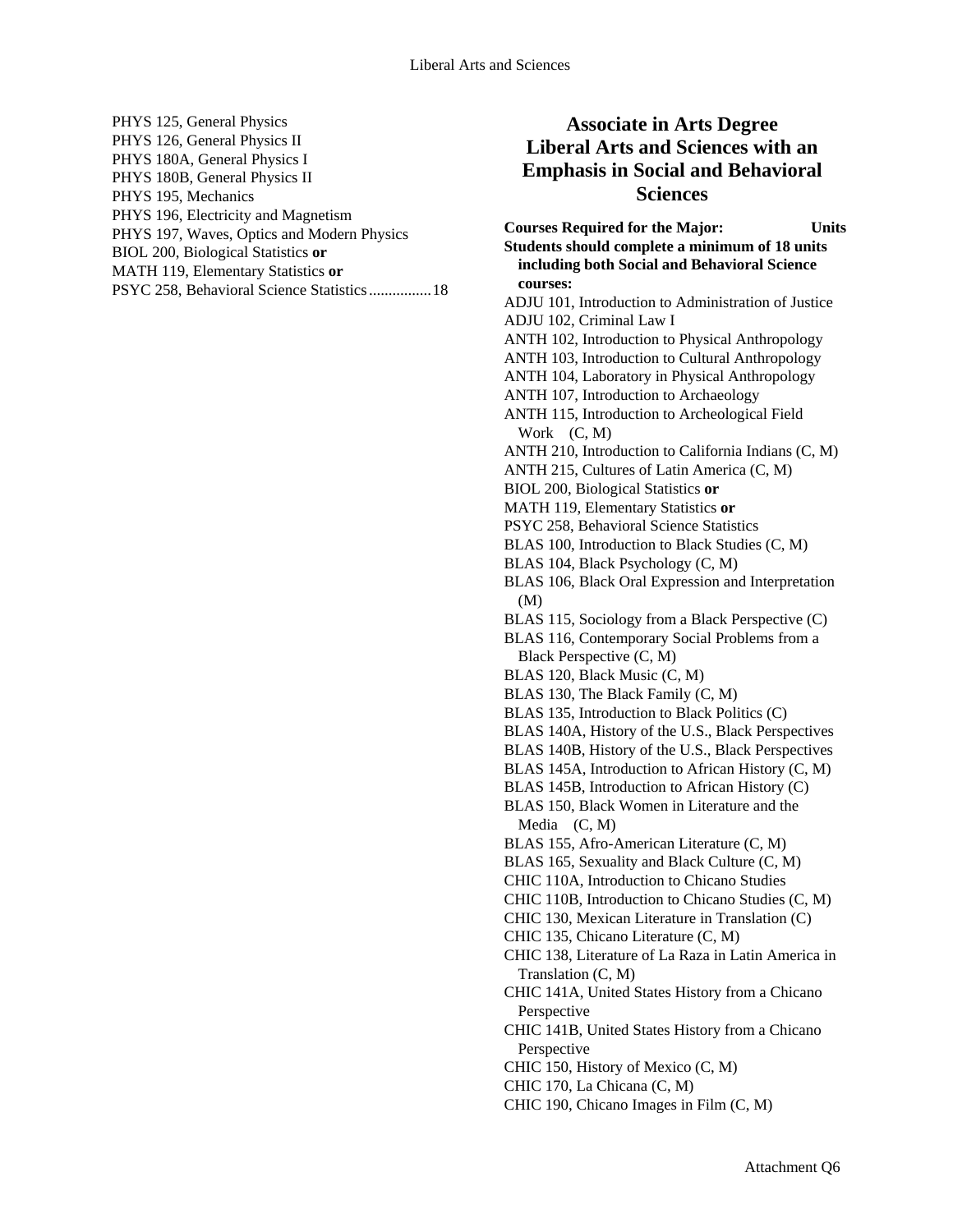CHIC 201, Pre-Columbian Cultures of MesoAmerica (C, M) CHIC 210, Chicano Culture (C, M) CHIL 101, Human Growth and Development CHIL 111, Curriculum: Music and Motor Skills CHIL 121, Curriculum: Art CHIL 131, Curriculum Language/Science CHIL 141, The Child, Family and Community CHIL 151, Program Planning CHIL 152, School Age Program Planning (C, M) CHIL 160, Observing and Understanding Children CHIL 161, Observations and Issues in Child Development CHIL 162, Observing and Guiding Child Behavior (C, MMR) CHIL 165, Children with Special Needs CHIL 175, Infant-Toddler Growth and Development CHIL 176, Principles of Infant/Toddler Caregiving CHIL 180, Nutrition, Health and Safety for Children CHIL 202, Administration of Early Childhood Programs CHIL 210, Supervision of Early Childhood Programs CISC 181, Principles of Information Systems CISC 190, Java Programming GEND 101, Introduction to Gender Studies 3 GEOG 102, Cultural Geography GEOG 104, World Regional Geography HIST 100, World History I HIST 101, World History II HIST 105, Introduction to Western Civilization I HIST 106, Introduction to Western Civilization II HIST 109, History of the United States I HIST 110, History of the United States II HIST 115A, History of the Americas I HIST 115B, History of the Americas II HIST 120, Introduction to Asian Civilizations HIST 121, Asian civilizations in Modern Times HIST 123, U.S. History from the Asian Pacific American Perspective (C, M) HUMS 101, Introduction to Human Aging (C) HUMS 110, Social Work Fields of Service (C) HUMS 120, Introduction to Social Work (C) LIBS 101, Information Literacy and Research Skills PEAC 101, Introduction to Peace Studies

PEAC 102, Nonviolence and Conflict Resolution

PEAC 201,Environmental Sustainability, Justice and Ethics

- POLI 101, Introduction to Political Science
- POLI 102, The American Political System

POLI 103, Comparative Politics

POLI 140, Contemporary International Politics

PSYC 101, General Psychology

PSYC 135, Marriage and Family Relations

PSYC 137, Human Sexual Behavior

PSYC 155, Introduction to Personality

PSYC 166, Introduction to Social Psychology

PSYC 211, Learning

PSYC 230, Psychology of Lifespan Development

PSYC 245, Abnormal Psychology

PSYC 255, Introduction to Psychological Research

PSYC 260, Introduction to Physiological Psychology

SOCO 101, Principles of Sociology

SOCO 110, Contemporary Social Problems

SOCO 125, Sociology of the Family (C, M)

SOCO 201, Advanced Principles of Sociology

SPAN 201, Third Course in Spanish ........................ 18